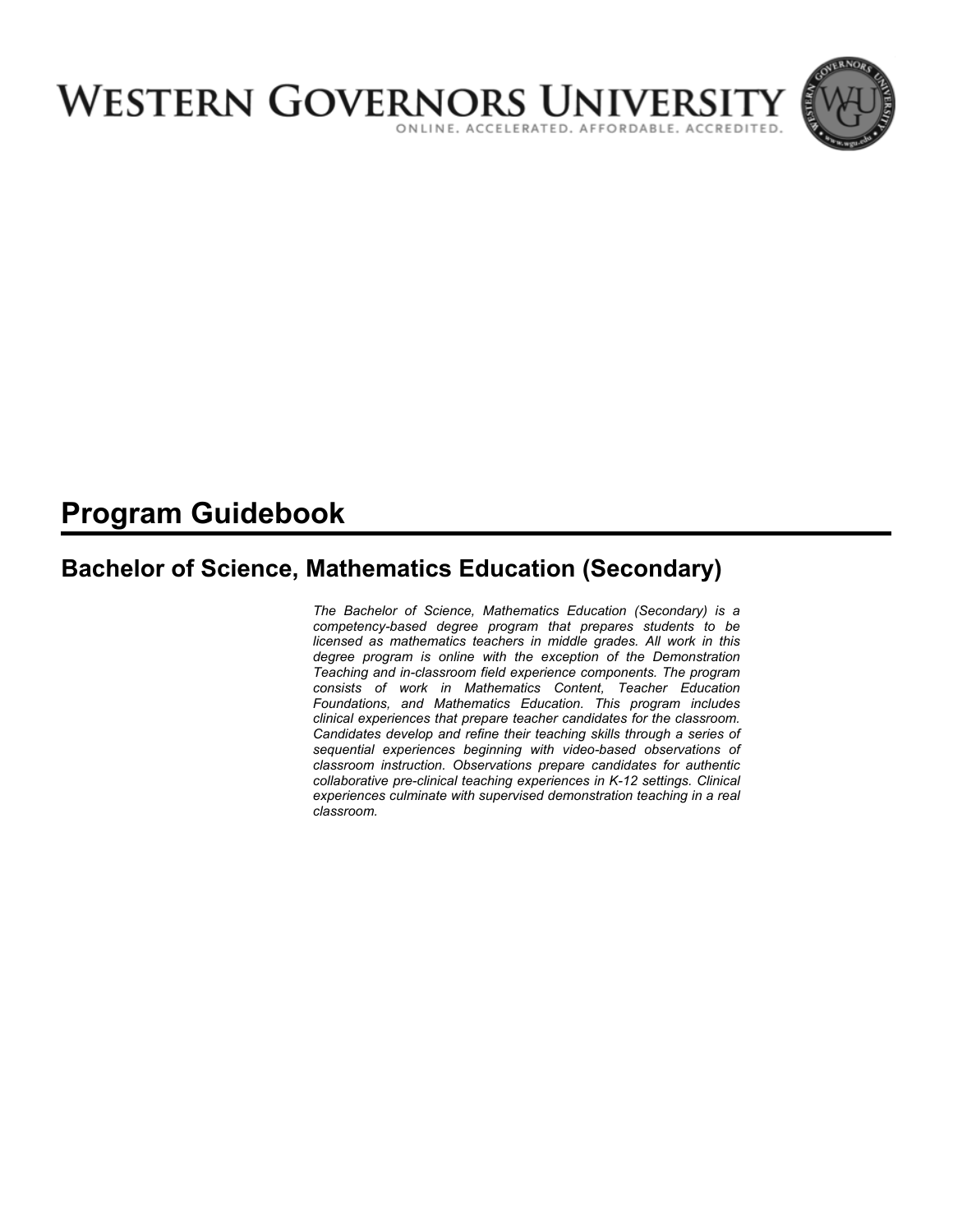# **Understanding the Competency-Based Approach**

Practically speaking, how do competency-based programs like those offered at Western Governors University (WGU) work? Unlike traditional universities, WGU does not award degrees based on completion of a certain number of credit hours or a certain set of required courses. Instead, you will earn your degree by demonstrating your skills, knowledge, and understanding of important concepts.

Progress through a degree program is governed not by the amount of time you spend in class but by your ability to demonstrate mastery of competencies as you complete required courses. Of course, you will need to engage in learning experiences as you review competencies or develop knowledge and skills in areas in which you may be weak. To help you acquire the knowledge and skills you need to complete your courses and program, WGU provides a rich array of learning resources. Your program mentor will work closely with you to help you understand the competencies required for your program and to help you create a schedule for completing your courses. You will also work closely with course instructors as you engage in each of your courses. As subject matter experts, course instructors will guide you through the content you must master to pass the course assessments.

The benefit of this competency-based system is that enables students who are knowledgeable about a particular subject to make accelerated progress toward completing a degree, even if they lack college experience. You may have gained skills and knowledge of a subject while on the job, accumulated wisdom through years of life experience, or already taken a course on a particular subject. WGU will award your degree based on the skills and knowledge that you possess and can demonstrate—not the number of credits hours on your transcript.

## **Accreditation**

Western Governors University is the only university in the history of American higher education to have earned accreditation from four regional accrediting commissions. WGU's accreditation was awarded by (1) the Northwest Commission on Colleges and Universities, (2) the Higher Learning Commission of the North Central Association of Colleges and Schools, (3) the Accrediting Commission for Community and Junior Colleges of the Western Association of Schools and Colleges, and (4) the Accrediting Commission for Senior Colleges and Universities of the Western Association of Schools and Colleges. The university's accreditation status is now managed by the Northwest Commission on Colleges and Universities (NWCCU), which reaffirmed WGU's accreditation in February 2020. The WGU Teachers College is accredited at the initial-licensure level by the Council for the Accreditation of Educator Preparation (CAEP) and by the Association of Advancing Quality in Educator Preparation (AAQEP) . The nursing programs are accredited by the Commission on Collegiate Nursing Education (CCNE). The Health Information Management program is accredited by the Commission on Accreditation for Health Informatics and Information Management Education (CAHIIM). The College of Business programs are accredited by the Accreditation Council for Business Schools and Programs (ACBSP).

## **The Degree Plan**

The focus of your program is your personalized Degree Plan. The Degree Plan is a detailed blueprint of the courses you will need to complete in order to earn your degree. The Degree Plan also lays out the accompanying learning resources and assessments that compose your program. The list of courses in the Degree Plan is often referred to as the standard path. The amount of time it takes to complete your program depends on both the amount of new information you need to learn and the amount of time you plan to devote each week to study.

Students vary widely in the specific skills and information they need to learn. For example, some students may be highly knowledgeable in a particular subject matter and would not need to engage in new learning opportunities. Other students may find that portions of the program require them to learn new information and that they need to take an online class or participate in a study module to acquire the knowledge and skills needed to fulfill program competencies in that area. Some individuals may be able to devote as little as 15–20 hours per week to the program, while others may need to devote more time. For this reason,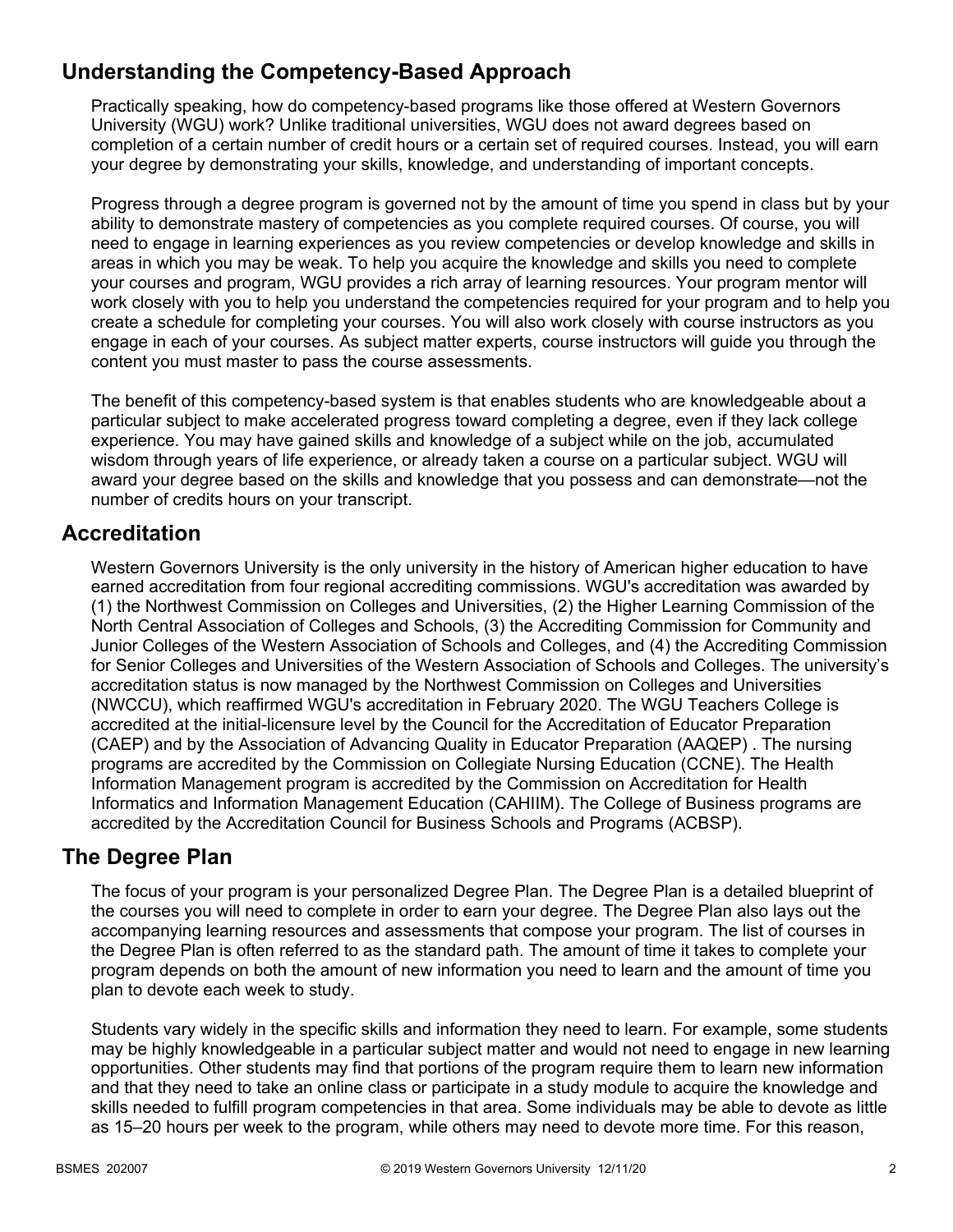pre-assessments are there to help your program mentor form a profile of your prior knowledge and create a personalized Degree Plan.

## **How You Will Interact with Faculty**

At WGU, faculty serve in specialized roles, and they will work with you individually to provide the guidance, instruction, and support you will need to succeed and graduate. As a student, it is important for you to take advantage of this support. It is key to your progress and ultimate success.

Upon your enrollment, you will be assigned a program mentor—an expert in your field of study who will provide you with regular program-level guidance and support from the day you start until the day you graduate. Your program mentor will set up regular telephone appointments (weekly at first) with you, which you will be expected to keep. The mentor will review program competencies with you and work with you to develop a plan and schedule for your coursework. Your program mentor will serve as your main point of contact throughout your program—helping you set weekly study goals, recommending specific learning materials, telling you what to expect in courses, and keeping you motivated. In addition to regular calls, your program mentor is available to help you resolve questions and concerns as they arise.

For many of the courses at WGU, you will be required to complete performance assessments. These include reports, papers, presentations, and projects that let you demonstrate your mastery of the required competencies. A separate group of faculty members, called evaluators, will review your work to determine whether it meets requirements. Evaluators are also subject matter experts in their field of evaluation. If your assessment needs further work before it "passes," these evaluators, who review your work anonymously, will provide you with instructional feedback to help you meet evaluation standards and allow you to advance.

## **Connecting with Other Mentors and Fellow Students**

As you proceed through your Degree Plan, you will have direct contact with multiple faculty members. These communications can take a variety of forms, including participation in one-on-one discussions, chats in the learning communities, and live cohort and webinar opportunities. As a WGU student, you will have access to your own personal MyWGU Student Portal, which will provide a gateway to your courses of study, learning resources, and learning communities where you will interact with faculty and other students.

The learning resources in each course are specifically designed to support you as you develop competencies in preparation for your assessments. These learning resources may include reading materials, videos, tutorials, cohort opportunities, community discussions, and live discussions that are guided by course instructors who are experts in their field. You will access your program community during your orientation course to network with peers who are enrolled in your program and to receive continued support through professional enrichment and program-specific chats, blogs, and discussions. WGU also provides Student Services associates to help you and your program mentor solve any special problems that may arise.

## **Orientation**

The WGU orientation course focuses on acquainting you with WGU's competency-based model, distance education, technology, and other resources and tools available for students. You will also utilize WGU program and course communities, participate in activities, and get to know other students at WGU. The orientation course must be completed before you can start your first term at WGU.

# **Transferability of Prior College Coursework**

Because WGU is a competency-based institution, it does not award degrees based on credits but rather on demonstration of competency. WGU undergraduate programs may accept transfer credits or apply a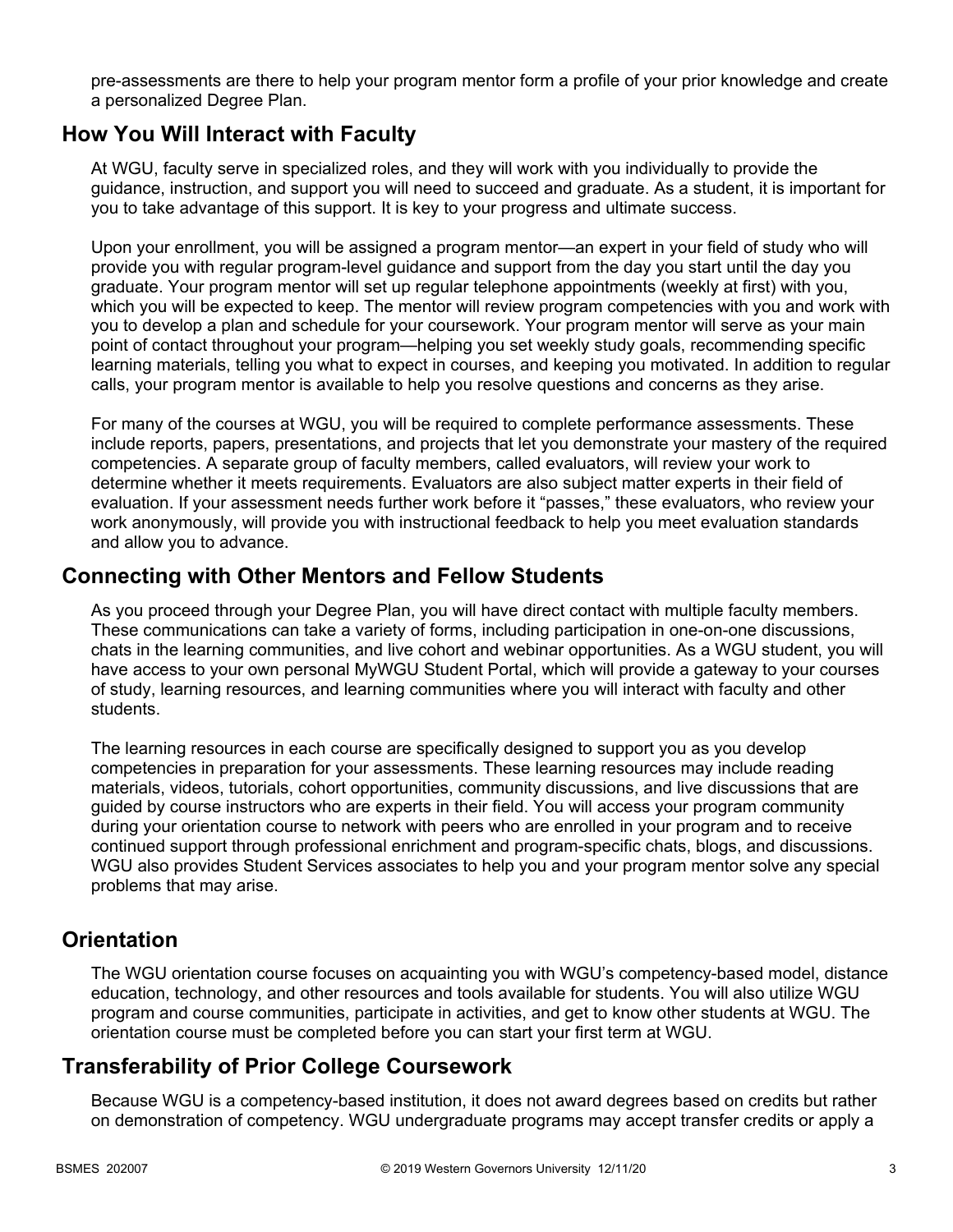'Requirement Satisfied' (RS) in some cases. Refer to your specific program transfer guidelines to determine what can be satisfied by previously earned college credits. In most cases, WGU does not accept college transfer credits at the graduate (master's) level. Students entering graduate programs must have their undergraduate degree transcripts verified before being admitted to WGU. In addition to a program's standard course path, there may be additional state-specific requirements.

#### [Click here for the Student Handbook](http://cm.wgu.edu/)

WGU does not waive any requirements based on a student's professional experience and does not perform a "résumé review" or "portfolio review" that will automatically waive any degree requirements. Degree requirements and transferability rules are subject to change in order to keep the degree content relevant and current.

Remember, WGU's competency-based approach lets you take advantage of your knowledge and skills, regardless of how you obtained them. Even when you do not directly receive credit, the knowledge you possess may help you accelerate the time it takes to complete your degree program.

## **Continuous Enrollment, On Time Progress, and Satisfactory Academic Progress**

WGU is a "continuous enrollment" institution, which means you will be automatically enrolled in each of your new terms while you are at WGU. Each term is six months long. Longer terms and continuous enrollment allow you to focus on your studies without the hassle of unnatural breaks between terms that you would experience at a more traditional university. At the end of every six-month term, you and your program mentor will review the progress you have made and revise your Degree Plan for your next sixmonth term.

WGU requires that students make measurable progress toward the completion of their degree programs every term. We call this "On-Time Progress," denoting that you are on track and making progress toward on-time graduation. As full-time students, graduate students must enroll in at least 8 competency units each term, and undergraduate students must enroll in at least 12 competency units each term. Completing at least these minimum enrollments is essential to On-Time Progress and serves as a baseline from which you may accelerate your program. We measure your progress based on the courses you are able to pass, not on your accumulation of credit hours or course grades. Every time you pass a course, you are demonstrating that you have mastered skills and knowledge in your degree program. For comparison to traditional grading systems, passing a course means you have demonstrated competency equivalent to a "B" grade or better.

WGU assigns competency units to each course in order to track your progress through the program. A competency unit is equivalent to one semester credit of learning. Some courses may be assigned 3 competency units while others may be as large as 12 competency units.

Satisfactory Academic Progress (SAP) is particularly important to students on financial aid because you must achieve SAP in order to maintain eligibility for financial aid. We will measure your SAP quantitatively by reviewing the number of competency units you have completed each term. In order to remain in good academic standing, you must complete at least 66.67% of the units you attempt over the length of your program—including any courses you add to your term to accelerate your progress. Additionally, during your first term at WGU you must pass at least 3 competency units in order to remain eligible for financial aid. We know that SAP is complex, so please contact a financial aid counselor should you have additional questions. \*Please note: The Endorsement Preparation Program in Educational Leadership is not eligible for federal financial aid.

### **Courses**

Your Degree Plan includes courses needed to complete your program. To obtain your degree, you will be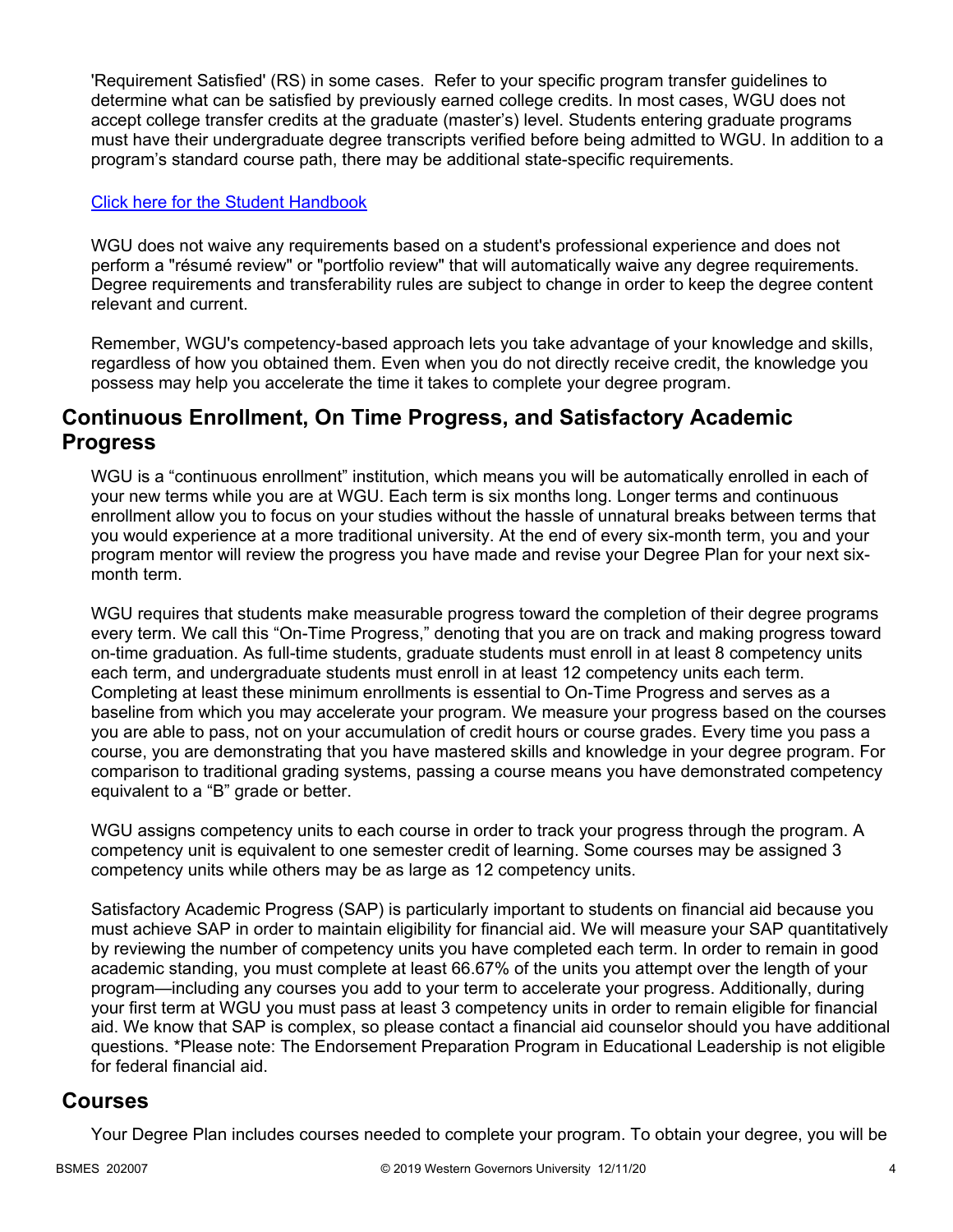required to demonstrate your skills and knowledge by completing the assessment(s) for each course. In general there are two types of assessments: performance assessments and objective assessments. Performance assessments contain, in most cases, multiple scored tasks such as projects, essays, and research papers. Objective assessments include multiple-choice items, multiple-selection items, matching, short answer, drag-and-drop, and point-and-click item types, as well as case study and videobased items. Certifications verified through third parties may also be included in your program. More detailed information about each assessment is provided in each course of study.

# **External Content & Basic Skills Exams**

Western Governors University requires that candidates pass the state-mandated content exam that aligns with their WGU program in addition to a basic skills exam (initial licensure programs only). Specific information regarding required content and basic skills exams required for each program and state can be found in the WGU Student Handbook. In many cases, it is the candidates' responsibility to register and pay for the required exams and submit their official passing score reports to WGU.

## **State Licensure Requirements**

Many states have specific licensure requirements that are not part of WGU programs that you will have to fulfill in addition to the degree requirements of your program. These state licensure requirements might include, but are not limited to: subject-specific licensure exams, state-specific teacher performance assessments, course work related to state history, basic skills exams, and background clearances. The WGU Student Handbook outlines the credentialing requirements of each state. Teacher candidates should consult the applicable section to become familiar with their state's expectations regarding licensure.

# **Learning Resources**

WGU works with many different educational partners, including enterprises, publishers, training companies, and higher educational institutions, to provide high-quality and effective learning resources that match the competencies you are developing. These vary in type, and may be combined to create the best learning experience for your course. A learning resource can be an e-textbook, online module, study guide, simulation, virtual lab, tutorial, or a combination of these. The cost of most learning resources are included in your tuition and Learning Resource Fee. They can be accessed or enrolled for through your courses. Some degree-specific resources are not covered by your tuition, and you will need to cover those costs separately. WGU also provides a robust library to help you obtain additional learning resources, as needed.

### Mobile Compatibility:

The following article provides additional details about the current state of mobile compatibility for learning resources at WGU. It includes a list that can be referenced to determine the mobile friendliness of all core course materials used in a program.

[Student Handbook article: Can I use my mobile device for learning resources?](https://cm.wgu.edu/t5/Frequently-Asked-Questions/Can-I-use-my-mobile-device-for-learning-resources/ta-p/396)

## **Standard Path**

As previously mentioned, competency units (CUs) have been assigned to each course in order to measure your academic progress. If you are an undergraduate student, you will be expected to enroll in a minimum of 12 competency units each term. Graduate students are expected to enroll in a minimum of 8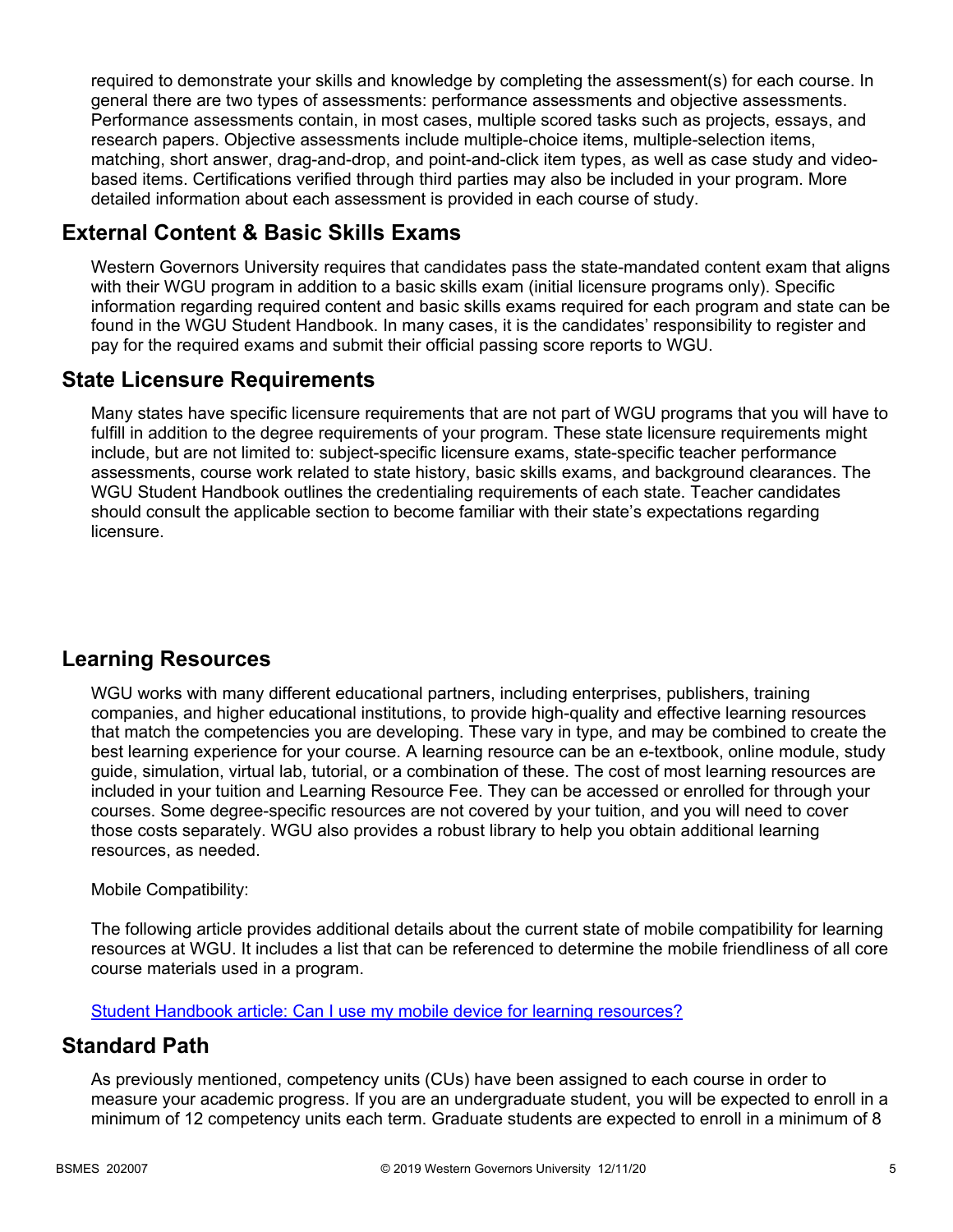competency units each term. A standard plan for a student for this program who entered WGU without any transfer units would look similar to the one on the following page. Your personal progress can be faster, but your pace will be determined by the extent of your transfer units, your time commitment, and your determination to proceed at a faster rate.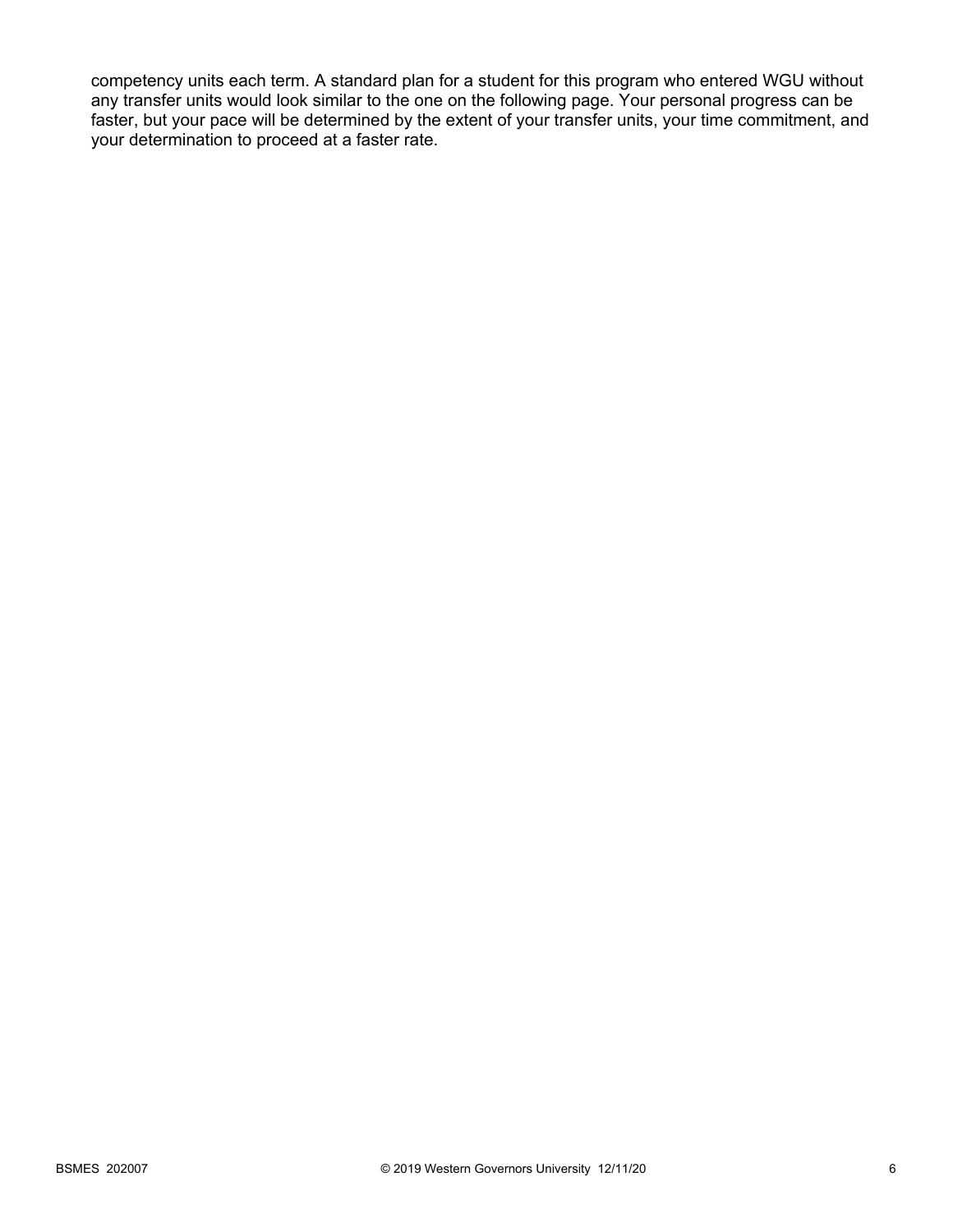# **Standard Path** *for* **Bachelor of Science, Mathematics Education (Secondary)**

| <b>Course Description</b>                                          | <b>CU<sub>s</sub></b> | <b>Term</b>    |
|--------------------------------------------------------------------|-----------------------|----------------|
| <b>Educational Foundations</b>                                     | 2                     | 1              |
| College Algebra                                                    | 4                     | 1              |
| <b>Trigonometry and Precalculus</b>                                | 4                     | 1              |
| Introduction to Humanities                                         | 3                     | 1              |
| Educational Psychology and Development of Children and Adolescents | 4                     | $\overline{2}$ |
| Introduction to Biology                                            | 3                     | $\overline{2}$ |
| <b>Probability and Statistics I</b>                                | 4                     | $\overline{2}$ |
| <b>English Composition I</b>                                       | 3                     | 2              |
| The School as a Community of Care                                  | 3                     | 3              |
| <b>English Composition II</b>                                      | 3                     | 3              |
| Introduction to Communication                                      | 3                     | 3              |
| <b>Fundamentals of Diverse Learners</b>                            | 4                     | 3              |
| <b>Managing Engaging Learning Environments</b>                     | 3                     | 4              |
| <b>College Geometry</b>                                            | 4                     | 4              |
| Calculus I                                                         | 4                     | 4              |
| <b>Integrated Physical Sciences</b>                                | 3                     | 4              |
| <b>Natural Science Lab</b>                                         | $\overline{2}$        | 5              |
| <b>Calculus II</b>                                                 | 4                     | 5              |
| Introduction to Curriculum, Instruction, and Assessment            | 3                     | 5              |
| Assessing Impact on Student Learning                               | 3                     | 5              |
| Probability and Statistics II                                      | 3                     | 6              |
| <b>Survey of United States History</b>                             | 3                     | 6              |
| Calculus III                                                       | 3                     | 6              |
| Educational Technology for Teaching and Learning                   | 3                     | 6              |
| Mathematical Modeling and Applications                             | 3                     | 7              |
| Linear Algebra                                                     | 3                     | $\overline{7}$ |
| Mathematics: Content Knowledge                                     | $\overline{2}$        | $\overline{7}$ |
| Secondary Reading Instruction and Interventions                    | 3                     | $\overline{7}$ |
| <b>Secondary Disciplinary Literacy</b>                             | 3                     | 7              |
| Abstract Algebra                                                   | 3                     | 8              |
| <b>Advanced Calculus</b>                                           | 3                     | 8              |
| Mathematics Learning and Teaching                                  | 4                     | 8              |
| Algebra for Secondary Mathematics Teaching                         | 3                     | 8              |
| <b>Geometry for Secondary Mathematics Teaching</b>                 | 3                     | 9              |
| Statistics and Probability for Secondary Mathematics Teaching      | 3                     | 9              |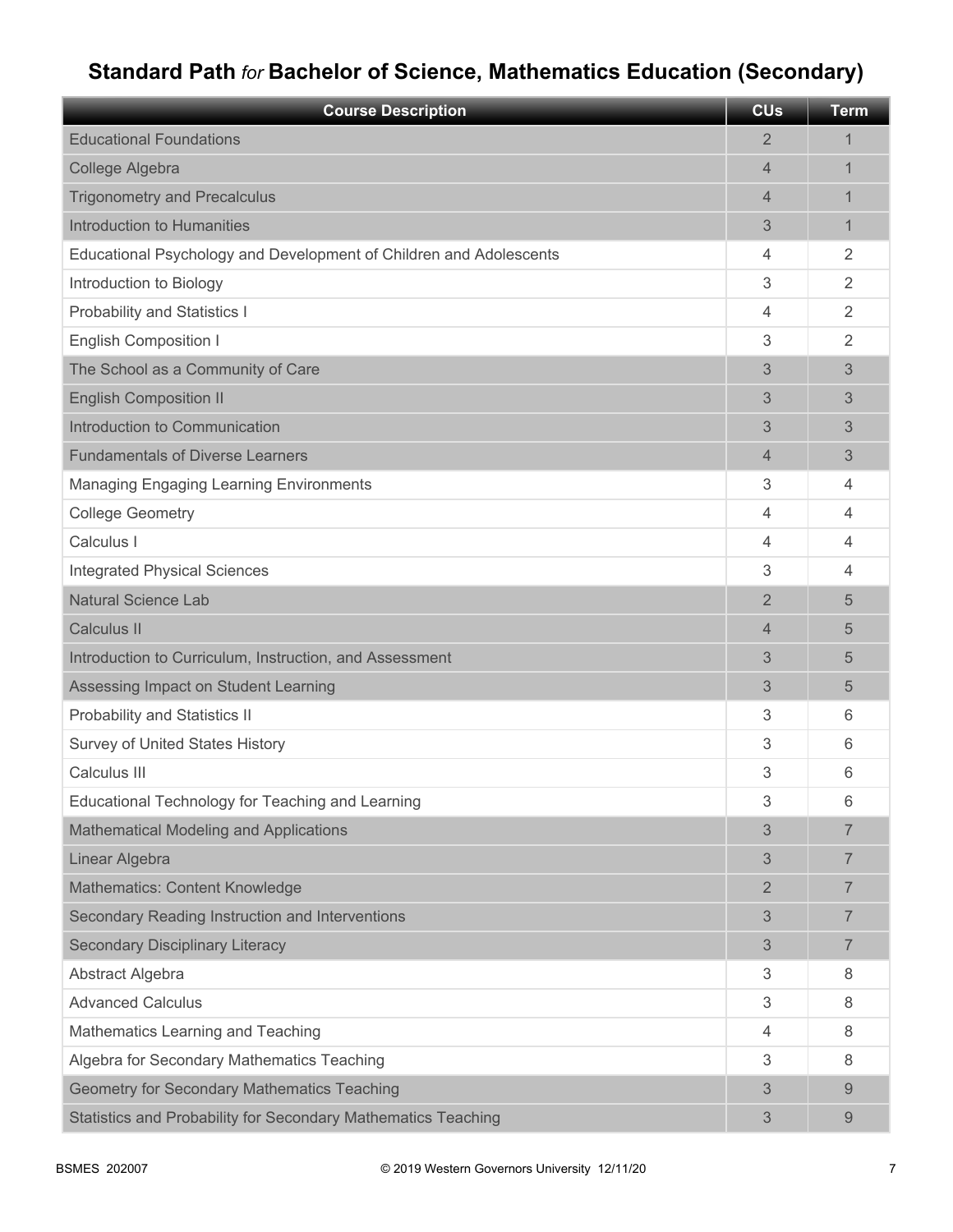| <b>Course Description</b>                                                   | <b>CU<sub>s</sub></b> | <b>Term</b> |
|-----------------------------------------------------------------------------|-----------------------|-------------|
| <b>Preclinical Experiences in Mathematics</b>                               | 3                     | 9           |
| Mathematics History and Technology                                          | 4                     | 9           |
| Supervised Demonstration Teaching in Mathematics, Observations 1 and 2      | 3                     | 10          |
| Supervised Demonstration Teaching in Mathematics, Observation 3 and Midterm | 3                     | 10          |
| Supervised Demonstration Teaching in Mathematics, Observations 4 and 5      | 3                     | 10          |
| Supervised Demonstration Teaching in Mathematics, Observation 6 and Final   | 3                     | 10          |
| Teacher Performance Assessment in Mathematics Education                     | 3                     | 10          |
| <b>Professional Portfolio</b>                                               | 2                     | 10          |
| <b>Cohort Seminar</b>                                                       | 3                     | 10          |

# **Changes to Curriculum**

WGU publishes an Institutional Catalog, which describes the academic requirements of each degree program. Although students are required to complete the program version current at the time of their enrollment, WGU may modify requirements and course offerings within that version of the program to maintain the currency and relevance of WGU's competencies and programs. As these changes are implemented, WGU will ensure that the length of the student's degree program (i.e., total competency unit requirements) will not increase and that competency units already earned will be applied to the updated program version. When program requirements are updated, students readmitting after withdrawal from the university will be expected to re-enter into the most current catalog version of the program.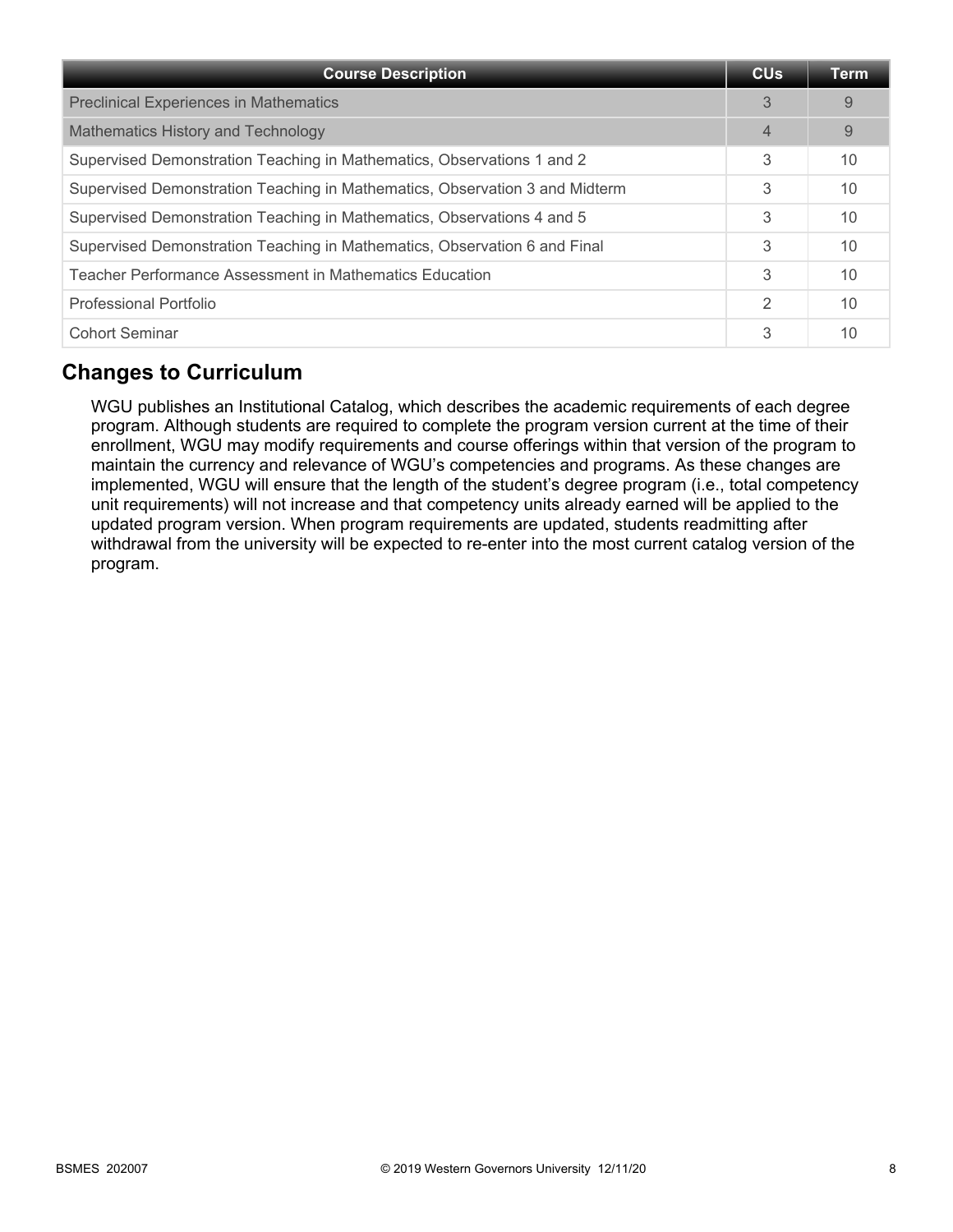# **Areas of Study** for **Bachelor of Science, Mathematics Education (Secondary)**

The following section includes the areas of study in the program, with their associated courses. Your specific learning resources and level of instructional support will vary based on the individual competencies you bring to the program and your confidence in developing the knowledge, skills, and abilities required in each area of the degree. The Degree Plan and learning resources are dynamic, so you need to review your Degree Plan and seek the advice of your mentor regarding the resources before you purchase them.

## **Professional Core**

#### **Educational Foundations**

Educational Foundations is a key component of WGU's Professional Core and is a required course for all initial licensure candidates. The course provides candidates with early classroom experience where they observe multiple school settings at three different levels of schooling and interview an educator to learn how state standards and various legal and ethical issues affect classrooms today. The course also provides candidates with opportunities to gain foundational knowledge about what it means to be a teacher in the current educational context while exploring their future role within the larger landscape of historical and cultural influences. This course ensures candidates have a firm grasp on important issues affecting educators including state standards-based curriculum, legal and ethical requirements affecting educational opportunities, and professionalism, preparing them for subsequent coursework within the Professional Core and their content area major courses. Five preclinical hours are interwoven throughout this course, and cross-cutting themes of technology and diversity are introduced for further development throughout the candidate's programs.

*This course covers the following competencies:*

- *Begin your course by discussing your course planning tool report with your instructor and creating your personalized course plan together.*
- *The graduate evaluates the application of educational best practices in diverse learning settings to inform teaching practice.*
- *The graduate examines the impact of standards-based curriculum on students and teachers to determine how it supports a school's goals.*
- *The graduate analyzes the role of historical and cultural influences, including issues of federal and state governance, in determining standard educational practices and ensuring equal access to educational opportunities.*
- *The graduate explores pathways and opportunities for professional development to grow as an educator.*

#### **Educational Psychology and Development of Children and Adolescents**

Educational Psychology and Development of Children and Adolescents is a key component of WGU's Professional Core and is a required course for all initial licensure candidates. This course prepares candidates to support classroom practices grounded in research-validated principles from the areas of educational psychology and child/adolescent development. Candidates will be introduced to learning theories that equip them with the knowledge and skills necessary to support the diverse populations of students with whom they will interact. This course addresses theories of human development, spanning early childhood through adolescence, and candidates completing this course will be able to explain and analyze the guiding perspectives on linguistic, physical, cognitive, and social development. This course will also cover appropriate instructional and assessment strategies to support student learning and development. Candidates will engage in four hours of virtual classroom observations related to issues in educational psychology and learner development. Cross-cutting themes of technology and diversity are interwoven for further development. This course is designed to be taken after successful completion of the Educational Foundations course.

- *Begin your course by discussing your course planning tool report with your instructor and creating your personalized course plan together.*
- *The graduate recommends instructional strategies that will positively impact learning, based on principles of learning theories.*
- *The graduate describes theories of development across the cognitive, linguistic, social, emotional, and physical areas to understand the needs of students at various developmental levels.*
- *The graduate evaluates classroom practices to determine how theories of child and adolescent psychology, learning, and development are applied in the classroom environment.*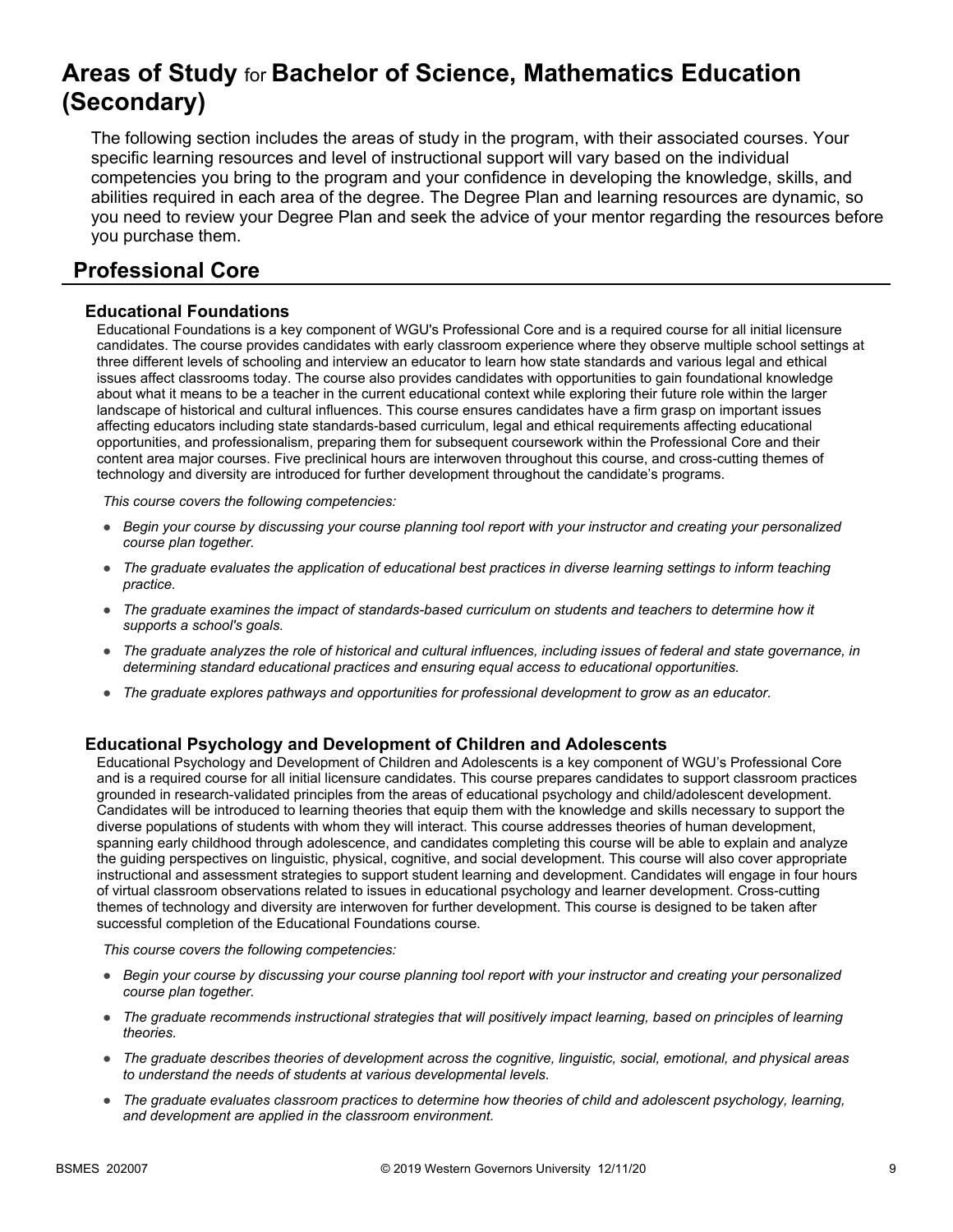● *The graduate evaluates the influence of students' developmental characteristics on their learning and evaluates performance to inform instructional decisions.*

#### **The School as a Community of Care**

The School as a Community of Care is a key component of WGU's Professional Core and is a required course for all initial licensure candidates. This course prepares candidates to meet the social and emotional needs of learners, taking into account theories and philosophical perspectives on child and adolescent development and learning. Candidates learn to effectively collaborate with parents, families, caregivers, and other community stakeholders in each child's education, to build a strong foundation for academic and personal success. Emphasis is placed on family engagement as candidates gain knowledge of individual, cultural, and community assets that can be used to facilitate learner growth and development, as well as understand mental health and emotional differences among learners that may necessitate leveraging additional resources to support students' wellbeing. Issues of youth mental health, substance abuse, suicide awareness and prevention, and abuse within families will be addressed as will the importance of parent involvement. Candidates will engage in seven hours of preclinical experiences, which include visual observations of learning environments that involve parents and families in their children's' education while supporting the social and emotional learning (SEL) needs of learners and an interview with an educational professional to explore topics related to parent involvement, youth mental health issues, and professional responsibilities to ensure student wellbeing. Additionally, crosscutting themes of technology and diversity are interwoven for further development. This course is designed to be taken after successful completion of the Educational Psychology and Development of Children and Adolescents course.

*This course covers the following competencies:*

- *Begin your course by discussing your course planning tool report with your instructor and creating your personalized course plan together.*
- *The graduate collaborates with families, caretakers, and the larger community to identify partnerships that facilitate learner growth.*
- *The graduate plans for learning environments that meet all students' cultural, social, and emotional learning needs by incorporating knowledge of individual learners, diverse cultures, and communities.*
- *The graduate identifies appropriate resources and processes to support the mental health and emotional well-being of students.*
- *The graduate develops strategies to address the social and emotional learning (SEL) needs of students, including the incorporation of trauma-informed or restorative instructional practices.*

#### **Fundamentals of Diverse Learners**

Fundamentals of Diverse Learners is a key component of WGU's Professional Core and is a required course for all initial licensure candidates. This course prepares candidates to consider and address the wide range of learning needs in the classrooms of today. This course teaches candidates to identify and support the needs of diverse populations of learners, including, for example, students with disabilities (INCLUDING DYSLEXIA), English language learners, and gifted and talented students. Practical strategies for differentiating instruction while creating a safe, inclusive, and culturally responsive learning environment are explored. This course helps candidates develop skills for partnering with parents and advocating for all students, particularly those impacted by provisions of IDEA and Section 504 of the Rehabilitation Act. Multitiered systems of supports are addressed to prepare candidates for their future classrooms as they seek to select appropriate instructional practices and interventions to best serve their students. Candidates will engage in four hours of preclinical experiences that includes a simulated teaching experience in which skills learned can be applied. Cross-cutting themes of technology and diversity are interwoven for further development. This course is designed to be taken after successful completion of the School as a Community of Care course.

- *Begin your course by discussing your course planning tool report with your instructor and creating your personalized course plan together.*
- *The graduate creates learning experiences that accommodate the needs of students with exceptionalities, including gifted and talented students, in order to facilitate the success of all learners.*
- *The graduate integrates equity pedagogy to address the needs of multicultural learners.*
- *The graduate analyzes the application of policies, practices, and legal requirements to inform teaching practice.*
- *The graduate plans learning experiences that accommodate linguistic diversity to facilitate the success of all learners.*
- *The graduate creates inclusive learning environments featuring multitiered systems of supports to address the needs of all students, including exceptional learners and English learners.*
- *The graduate recommends strategies to engage with students, families, administrators, and other stakeholders in ways*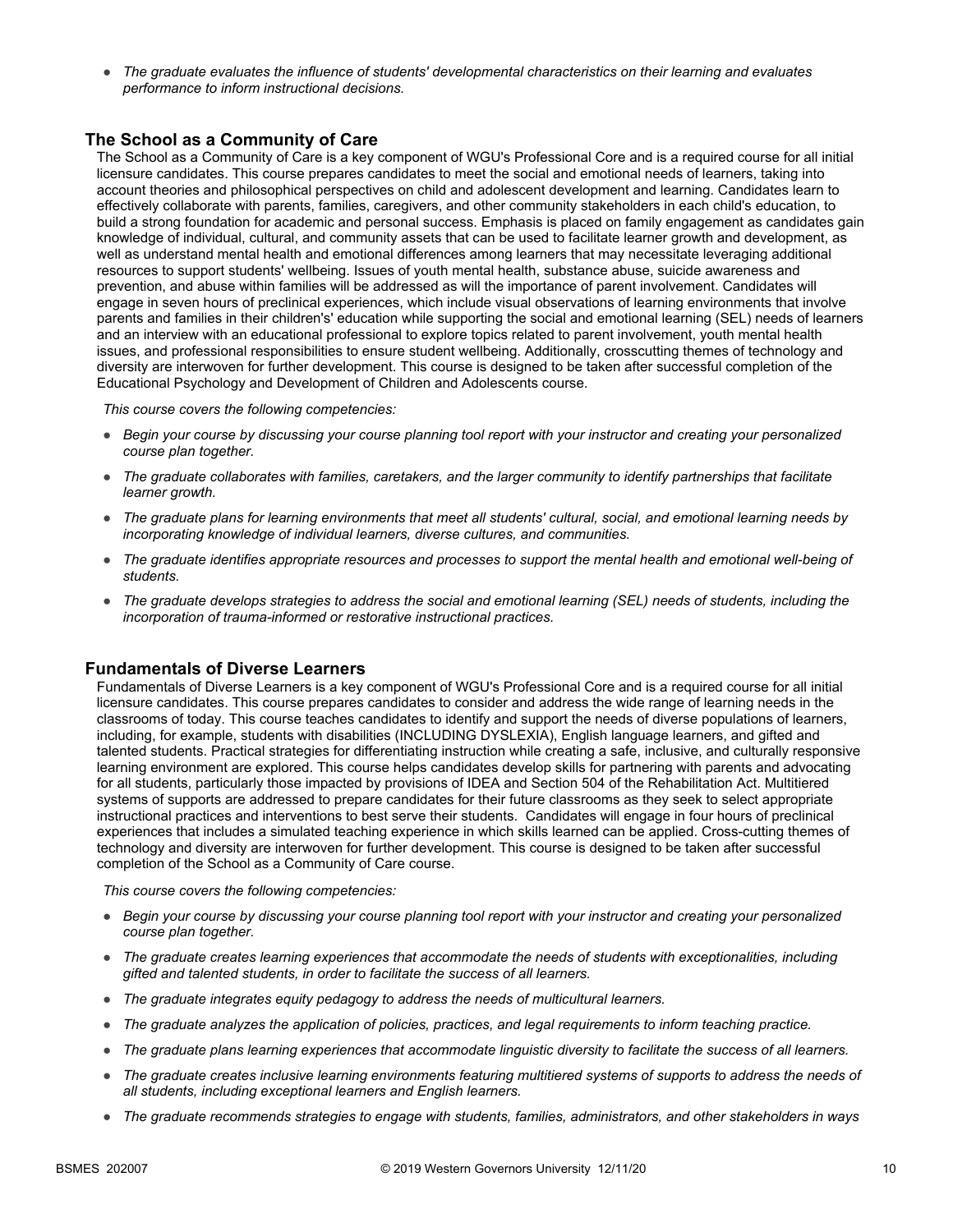#### **Managing Engaging Learning Environments**

Managing Engaging Learning Environments is a key component of WGU's Professional Core and is a required course for all initial licensure candidates. This course prepares candidates to establish and contribute to safe and productive learning environments that support the success of all learners by ensuring student engagement and motivation for learning. Candidates will learn strategies, such as incorporating consistent routines and expectations, to provide positive behavior supports, increase learner motivation, promote active learning and self-direction, and ensure a safe and productive classroom setting that fosters a sense of community through collaborative educational practices. The course will culminate in evidence-based, practical application of current strategies, theories, or philosophical perspectives related to motivating and engaging all students in a learning community. Candidates will engage in seven hours of preclinical experiences that include both virtual observations of classroom settings and time in a simulated classroom environment where theory can be put into practice. Cross-cutting themes of technology and diversity are interwoven for further development. This course is designed to be taken after successful completion of the Fundamentals of Diverse Learners course.

*This course covers the following competencies:*

- *Begin your course by discussing your course planning tool report with your instructor and creating your personalized course plan together.*
- *The graduate recommends strategies that are motivating and encourage active engagement from all students.*
- *The graduate analyzes the theoretical foundations and application of classroom management strategies, including behavior support and conflict management, to inform teaching practice.*
- *The graduate establishes norms and routines to create a safe and productive learning environment that encourages positive social interactions, individual and collaborative learning, and appropriate classroom behaviors.*
- *The graduate interacts with each student in a way that builds positive relationships by using knowledge of individual learners, diverse cultures, and communities.*

#### **Introduction to Curriculum, Instruction, and Assessment**

Introduction to Curriculum, Instruction, and Assessment is a key component of WGU's Professional Core and is a required course for all initial licensure candidates. This course provides candidates with the knowledge and skills necessary to create engaging and standards-aligned lessons that meet the needs of all learners. Candidates will learn to analyze learner needs based on a variety of inputs, including their state P–12 standards, assessment results, and knowledge of learner differences. This course will help candidates design, deliver, and modify instruction in accordance to needs and educational requirements. Candidates will engage in three hours of preclinical experiences that include virtual classroom observations. They also will record a short teaching segment, allowing for authentic teaching experience. Crosscutting themes of technology and diversity are interwoven for continued development. This course is designed to be taken after successful completion of the Managing Engaging Learning Environments course.

*This course covers the following competencies:*

- *Begin your course by discussing your course planning tool report with your instructor and creating your personalized course plan together.*
- *The graduate creates standards-based instructional plans based on their state's P–12 standards that incorporate knowledge of learners' developmental needs, prior learning, and community and cultural context.*
- *The graduate analyzes the role of various assessment types in evaluating student learning and planning future instruction.*
- *The graduate differentiates instruction to facilitate mastery for all learners.*
- *The graduate incorporates cross-disciplinary instruction, skills, and content into lessons.*
- *The graduate aligns lessons to learning goals by synthesizing knowledge about students and their assessment data.*
- *The graduate implements evidence-based instructional strategies to increase content area learning.*

#### **Assessing Impact on Student Learning**

Assessing Impact on Student Learning is a key component of WGU's Professional Core and is a required course for all initial licensure candidates. This course equips candidates to evaluate student learning and their own professional practice, ensuring candidates are prepared to ensure all learners' success. In this course, candidates learn multiple methods of assessment to ensure they are able to implement a balanced approach to assessment while monitoring their students' progress. Assessments types such as formative, summative, standardized, and common assessments are addressed so candidates understand their purposes and can apply them within the context of a lesson to determine impact on learning.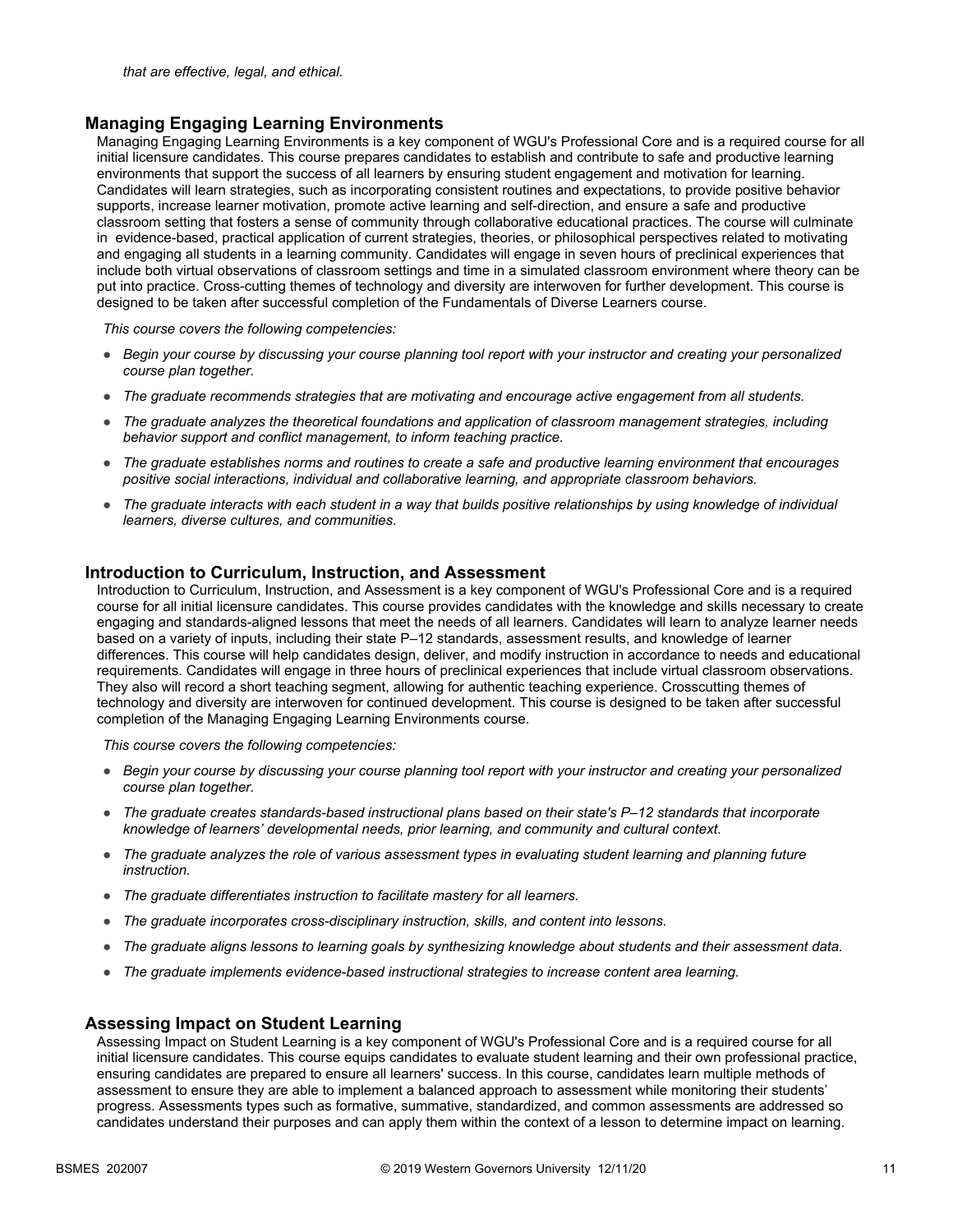Data literacy skills are taught to ensure candidates interpret and analyze individual and classroom data and apply their knowledge in ways that support academic success. Candidates will engage in three hours of preclinical experiences that include virtual classroom observations. Cross-cutting themes of technology and diversity are interwoven for further development. This course is designed to be taken after successful completion of the Introduction to Curriculum, Instruction, and Assessment course.

*This course covers the following competencies:*

- *Begin your course by discussing your course planning tool report with your instructor and creating your personalized course plan together.*
- *The graduate plans a progress-monitoring strategy, including formative, summative, and common assessments, that actively engages students in their own learning.*
- *The graduate determines their impact on learners and the broader school community through evaluation of teaching practice.*
- *The graduate makes evidence-based instructional decisions that are informed by student assessment data.*
- *The graduate analyzes assessment results to evaluate student learning and teacher effectiveness.*

#### **Educational Technology for Teaching and Learning**

Educational Technology for Teaching and Learning is a key component of WGU's professional core and is a required course for all initial licensure candidates. This course prepares candidates to incorporate technology into their classroom practices in ways that improve teaching and learning. The ISTE standards will form the basis for their practice. The material will teach candidates to critically evaluate software and hardware options that may positively impact the classroom environment, while also increasing their awareness of ethical usage and considerations related to equity, access to technology, and appropriate use of technology by P–12 students. Assistive technologies to meet the needs of a diverse learner population also will be taught in this course. Candidates will engage in three hours of preclinical experience that include virtual observations of classroom practices incorporating technology to support educational goals. Crosscutting themes of technology and diversity are interwoven for further development. This course is designed to be taken after successful completion of the Assessing Impact on Student Learning course.

*This course covers the following competencies:*

- *Begin your course by discussing your course planning tool report with your instructor and creating your personalized course plan together.*
- *The graduate applies curricular and instructional design principles to create effective digital learning environments.*
- *The graduate fosters student self-directedness and independent learning through the use of technology.*
- *The graduate recommends technology as an assessment tool to encompass multiple learner needs, provide in the moment feedback, and inform instruction.*
- *The graduate analyzes how research-based applications of technology facilitate student learning.*
- *The graduate evaluates the application of technology in the classroom, including its impact on learning for all students and potential equity or access issues.*
- *The graduate promotes a technology-enabled classroom culture that is equitable, ethical, and socially responsible.*

## **General Education**

#### **College Algebra**

This course provides further application and analysis of algebraic concepts and functions through mathematical modeling of real-world situations. Topics include: real numbers, algebraic expressions, equations and inequalities, graphs and functions, polynomial and rational functions, exponential and logarithmic functions, and systems of linear equations.

- *Begin your course by discussing your course planning tool report with your instructor and creating your personalized course plan together.*
- *The graduate solves systems of linear equations and their related applications.*
- *The graduate classifies and performs operations on real numbers; solves linear equations and inequalities; connects a linear equation to its graph; and identifies a function.*
- *The graduate simplifies rational, radical, and quadratic expressions, solves corresponding equations, and extends this knowledge to the study of functions.*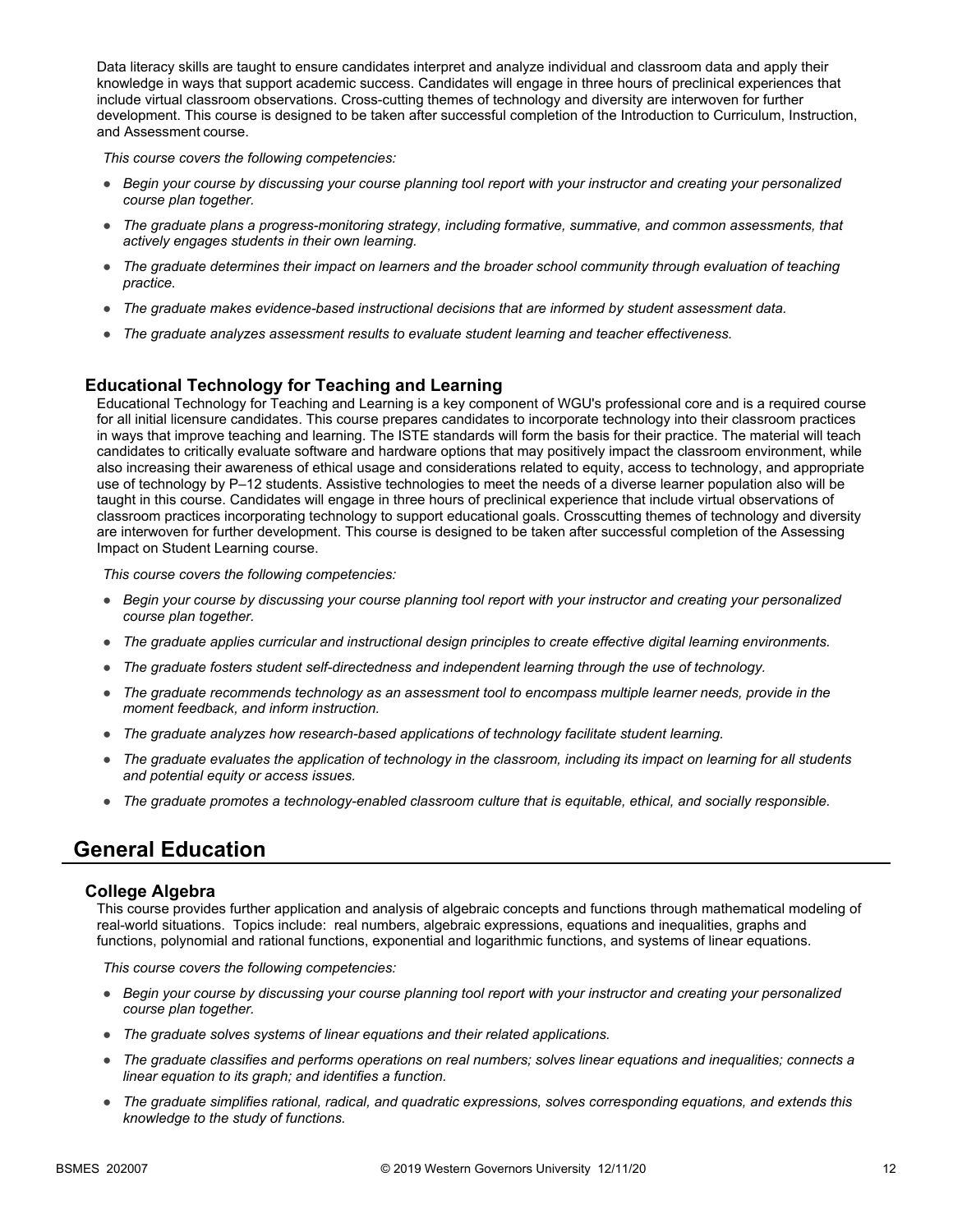- *The graduate combines functions, finds inverse functions, solves exponential and logarithmic equations and functions.*
- The graduate simplifies and factors polynomial expressions, and solves polynomial equations.

#### **Introduction to Humanities**

This introductory humanities course allows candidates to practice essential writing, communication, and critical thinking skills necessary to engage in civic and professional interactions as mature, informed adults. Whether through studying literature, visual and performing arts, or philosophy, all humanities courses stress the need to form reasoned, analytical, and articulate responses to cultural and creative works. Studying a wide variety of creative works allows candidates to more effectively enter the global community with a broad and enlightened perspective.

*This course covers the following competencies:*

- *Begin your course by discussing your course planning tool report with your instructor and creating your personalized course plan together.*
- *The graduate analyzes the primary contributions and characteristics of humanities during the Romantic period.*
- *The graduate analyzes the primary contributions and characteristics of humanities during the Classical period.*
- *The graduate analyzes the primary contributions and characteristics of humanities during the Renaissance.*
- *The graduate analyzes the primary contributions and characteristics of humanities during the Realism movement.*
- *The graduate analyzes the primary contributions and characteristics of humanities during the Neoclassical and Enlightenment period.*
- *The graduate assesses the development of humans through the study of key concepts, disciplines, and primary influences of the humanities.*

#### **English Composition I**

English Composition I introduces candidates to the types of writing and thinking that are valued in college and beyond. Candidates will practice writing in several genres with emphasis placed on writing and revising academic arguments. Instruction and exercises in grammar, mechanics, research documentation, and style are paired with each module so that writers can practice these skills as necessary. Composition I is a foundational course designed to help candidates prepare for success at the college level. There are no prerequisites for English Composition I.

*This course covers the following competencies:*

- *Begin your course by discussing your course planning tool report with your instructor and creating your personalized course plan together.*
- *The graduate selects appropriate rhetorical strategies that improve writing and argumentation.*
- *The graduate composes an appropriate narrative for a given context.*
- *The graduate applies appropriate grammatical rules, sentence structure, and writing conventions.*
- *The graduate composes an appropriate argumentative essay for a given context.*
- *The graduate integrates credible and relevant sources into written arguments.*
- *The graduate appropriately uses a given writing style.*
- *The graduate uses appropriate writing and revision strategies.*

#### **English Composition II**

English Composition II introduces candidates to the types of research and writing that are valued in college and beyond. Candidates will practice writing, with emphasis placed on research, writing, and revising an academic argument. Instruction and exercises in grammar, mechanics, research documentation, and style are paired with each module so that writers can practice these skills as necessary. Composition II is a foundational course designed to help candidates prepare for success at the college level. Composition I is the prerequisite for Composition II.

- *Begin your course by discussing your course planning tool report with your instructor and creating your personalized course plan together.*
- *The graduate composes an argumentative research paper.*
- *The graduate evaluates the quality, credibility, and relevance of evidence in order to integrate evidence into a final*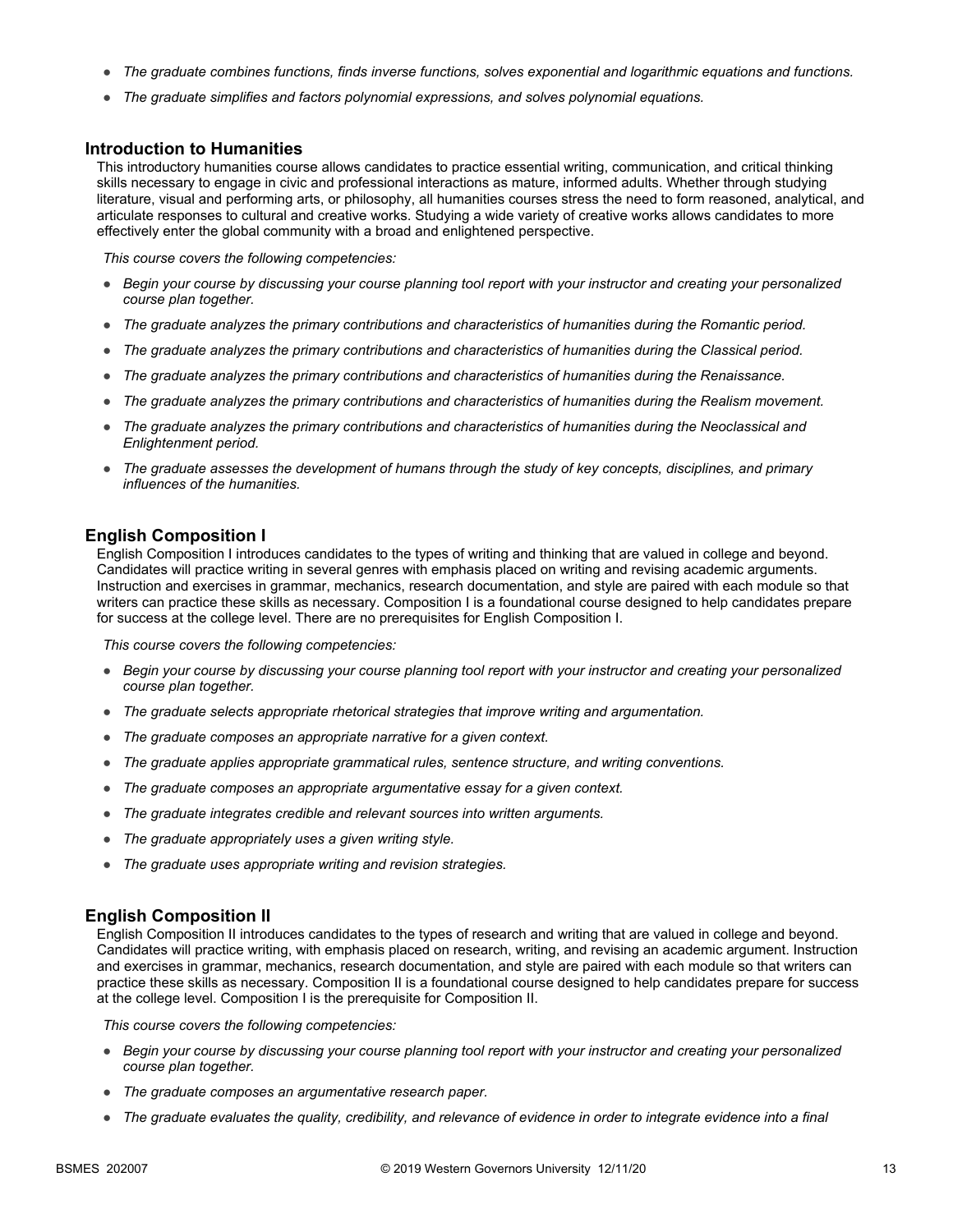*research paper.*

● *The graduate applies steps of the writing process appropriately to improve quality of writing.*

#### **Introduction to Communication**

This introductory communication course allows candidates to become familiar with the fundamental communication theories and practices necessary to engage in healthy professional and personal relationships. Candidates will survey human communication on multiple levels and critically apply the theoretical grounding of the course to interpersonal, intercultural, small group, and public presentational contexts. The course also encourages candidates to consider the influence of language, perception, culture, and media on their daily communicative interactions. In addition to theory, candidates will engage in the application of effective communication skills through systematically preparing and delivering an oral presentation. By practicing these fundamental skills in human communication, candidates become more competent communicators as they develop more flexible, useful, and discriminatory communicative practices in a variety of contexts. Note: There are references within this video to Taskstream. If Taskstream is not part of your student experience, please disregard, and locate your task(s) within your course.

*This course covers the following competencies:*

- *Begin your course by discussing your course planning tool report with your instructor and creating your personalized course plan together.*
- *The graduate utilizes appropriate presentational communication strategies in personal and professional settings.*
- *The graduate applies appropriate communication strategies in interpersonal and group contexts.*
- *The graduate applies foundational elements of effective communication.*

#### **Integrated Physical Sciences**

This course provides students with an overview of the basic principles and unifying ideas of the physical sciences: physics, chemistry, and earth sciences. Course materials focus on scientific reasoning and practical, everyday applications of physical science concepts to help students integrate conceptual knowledge with practical skills.

*This course covers the following competencies:*

- *Begin your course by discussing your course planning tool report with your instructor and creating your personalized course plan together.*
- *The graduate examines applications of key chemistry concepts including the structure of matter and the behavior and conservation of matter in chemical reactions.*
- *The graduate examines applications of physics including fundamental concepts such as forces, motion, energy, and waves.*
- *The graduate describes the underlying organization, interactions, and processes within the Earth system including the Earth's structure and atmosphere, and Earth's interactions within the solar system.*
- *The graduate describes the nature and process of science.*

#### **Survey of United States History**

This course presents a broad and thematic survey of U.S. history from European colonization to the mid-twentieth century. Students will explore how historical events and major themes in American history have affected a diverse population.

*This course covers the following competencies:*

- *Begin your course by discussing your course planning tool report with your instructor and creating your personalized course plan together.*
- *The graduate analyzes the colonial experience and the foundations of the American Revolution.*
- *The graduate analyzes the challenges of partisan politics and sectionalism in the Early Republic and Civil War eras.*
- *The graduate explains significant international and domestic challenges that the United States confronted since World War I.*
- *The graduate examines the major changes that defined the United States in the late-nineteenth and early-twentieth centuries.*

### **Mathematics Content**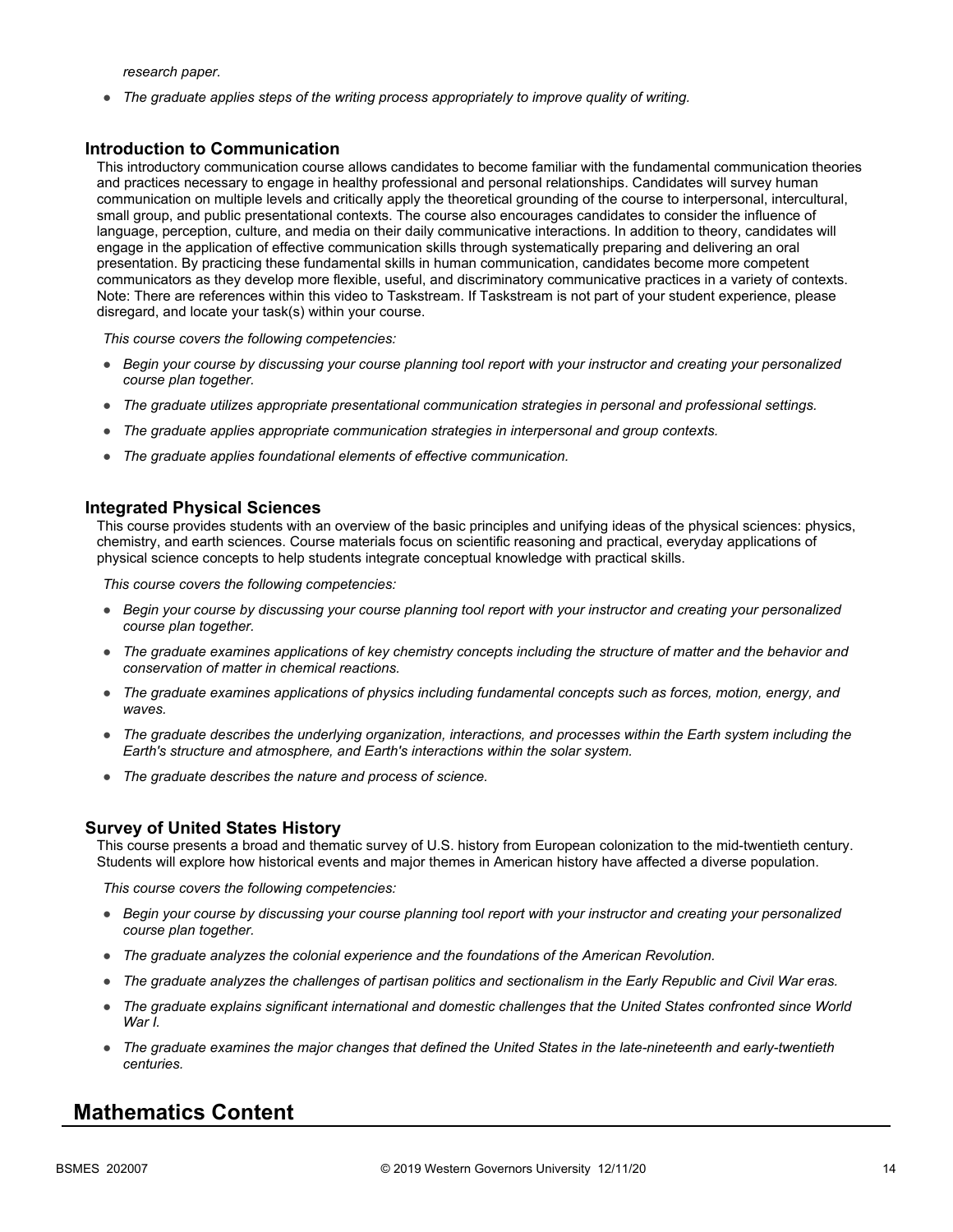#### **Trigonometry and Precalculus**

Trigonometry and Precalculus covers the knowledge and skills necessary to apply trigonometry, complex numbers, systems of equations, vectors and matrices, and sequences and series, and to use appropriate technology to model and solve reallife problems. Topics include degrees; radians and arcs; reference angles and right triangle trigonometry; applying, graphing and transforming trigonometric functions and their inverses; solving trigonometric equations; using and proving trigonometric identities; geometric, rectangular, and polar approaches to complex numbers; DeMoivre's Theorem; systems of linear equations and matrix-vector equations; systems of nonlinear equations; systems of inequalities; and arithmetic and geometric sequences and series. College Algebra is a prerequisite for this course.

*This course covers the following competencies:*

- *Begin your course by discussing your course planning tool report with your instructor and creating your personalized course plan together.*
- The graduate uses a unit circle to define trigonometric functions and applies these functions to model and solve real*life problems.*
- *The graduate proves trigonometric identities and solves trigonometric equations.*
- *The graduate explores arithmetic and geometric sequences and uses them to model and solve real-life problems.*
- *The graduate applies trigonometric ratios and triangle formulas to model and solve real-life problems.*
- *The graduate uses systems of equations, systems of inequalities, and matrices to model and solve real-life problems.*
- *The graduate applies various representations of complex numbers to solve problems.*

#### **Probability and Statistics I**

Probability and Statistics I covers the knowledge and skills necessary to apply basic probability, descriptive statistics, and statistical reasoning, and to use appropriate technology to model and solve real-life problems. It provides an introduction to the science of collecting, processing, analyzing, and interpreting data, including representations, constructions and interpretation of graphical displays (e.g., box plots, histograms, cumulative frequency plots, scatter plots). Topics include creating and interpreting numerical summaries and visual displays of data; regression lines and correlation; evaluating sampling methods and their effect on possible conclusions; designing observational studies, controlled experiments, and surveys; and determining probabilities using simulations, diagrams, and probability rules. Candidates should have completed a course in College Algebra before engaging in this course.

*This course covers the following competencies:*

- *Begin your course by discussing your course planning tool report with your instructor and creating your personalized course plan together.*
- *The graduate evaluates the relationship between two variables through the creation and interpretation of numerical summaries and visual displays.*
- *The graduate determines the probability of events using simulations, diagrams, and probability rules.*
- *The graduate evaluates the sampling methods used in studies including the effect they have on conclusions that can be made.*
- *The graduate designs and conducts observational studies, controlled experiments, and surveys to explore population characteristics.*

#### **College Geometry**

College Geometry covers the knowledge and skills necessary to use dynamic technology to explore geometry, to use axiomatic reasoning to prove statements about geometry, and to apply geometric models to solve real-life problems. Topics include axiomatic systems, analytic proofs, coordinate geometry, plane and solid Euclidean geometry, non-Euclidean geometries, constructions, transformations, deductive reasoning, and dynamic technology. College Algebra as well as Trigonometry and Precalculus are prerequisites.

- *Begin your course by discussing your course planning tool report with your instructor and creating your personalized course plan together.*
- *The graduate applies properties and theorems about circles and circle sectors to solve problems.*
- *The graduate applies geometric properties to solve problems.*
- *The graduate analyzes the axiomatic nature of Euclidean and non-Euclidean geometries to reflect on geometric*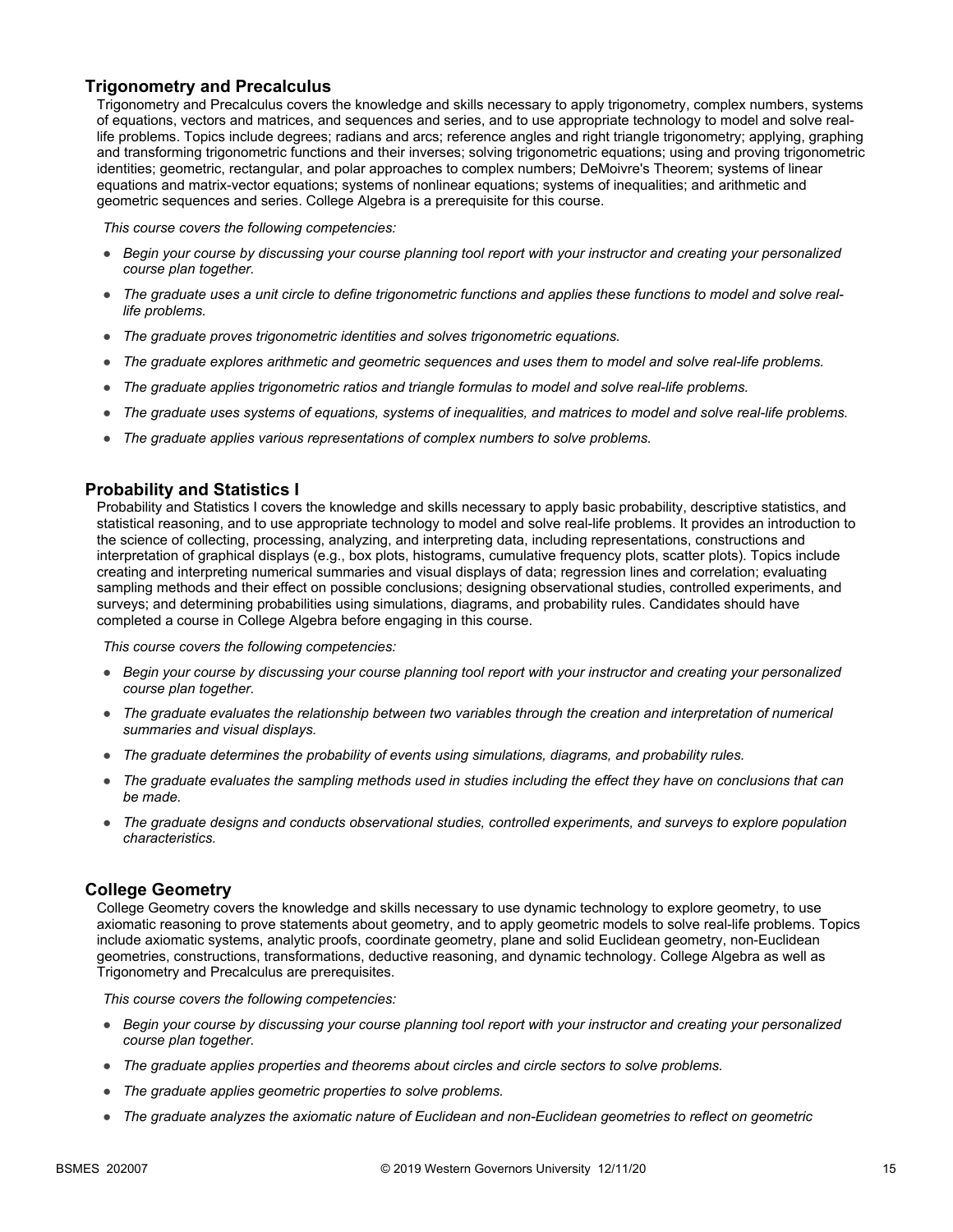*reasoning and formal proof.*

- *The graduate implements geometric construction methods to create objects.*
- *The graduate examines geometric relationships to analyze congruence, similarity, transformations, and symmetry.*
- *The graduate applies algebraic language in representing geometric concepts to solve two-dimensional problems.*

#### **Calculus I**

Calculus I is the study of rates of change in relation to the slope of a curve and covers the knowledge and skills necessary to apply differential calculus of one variable and to use appropriate technology to model and solve real-life problems. Topics include functions, limits, continuity, differentiability, visual, analytical, and conceptual approaches to the definition of the derivative, the power, chain, sum, product, and quotient rules applied to polynomial, trigonometric, exponential, and logarithmic functions, implicit differentiation, position, velocity, and acceleration, optimization, related rates, curve sketching, and L'Hopital's Rule. Pre-Calculus is a pre-requisite for this course.

*This course covers the following competencies:*

- *The graduate demonstrates a conceptual understanding of the derivative and finds the derivative of functions.*
- *Begin your course by discussing your course planning tool report with your instructor and creating your personalized course plan together.*
- *The graduate applies concepts and techniques of differentiation to solve application problems.*
- *The graduate demonstrates a conceptual understanding of limits and continuity and solves problems involving limits and continuity.*

#### **Calculus II**

Calculus II is the study of the accumulation of change in the area under a curve. It covers the knowledge and skills necessary to apply integral calculus of one variable and to use appropriate technology to model and solve real-life problems. Topics include antiderivatives; indefinite integrals; the substitution rule; Riemann sums; the Fundamental Theorem of Calculus; definite integrals; acceleration, velocity, position, and initial values; integration by parts; integration by trigonometric substitution; integration by partial fractions; numerical integration; improper integration; area between curves; volumes and surface areas of revolution; arc length; work; center of mass; separable differential equations; direction fields; growth and decay problems; and sequences. Calculus I is a prerequisite for this course.

*This course covers the following competencies:*

- *Begin your course by discussing your course planning tool report with your instructor and creating your personalized course plan together.*
- *The graduate demonstrates a conceptual understanding of sequences.*
- *The graduate demonstrates a conceptual understanding of integration techniques and correctly applies them.*
- *The graduate applies integration in various ways in order to solve problems, including differential equations.*

#### **Probability and Statistics II**

Probability and Statistics II covers the knowledge and skills necessary to apply random variables, sampling distributions, estimation, and hypothesis testing, and to use appropriate technology to model and solve real-life problems. It provides tools for the science of analyzing and interpreting data and includes statistical variability and its sources and the role of randomness in statistical inference. Topics include discrete and continuous random variables; expected values; the Central Limit Theorem; the identification of unusual samples; population parameters; point estimates; confidence intervals; influences on accuracy and precision; hypothesis testing; and statistical tests (z mean, z proportion, one sample t, paired t, independent t, ANOVA, chi-squared, and significance of correlation). Calculus II and Probability and Statistics I are prerequisites for this course.

- *Begin your course by discussing your course planning tool report with your instructor and creating your personalized course plan together.*
- *The graduate uses sampling distributions and the Central Limit Theorem to identify unusual samples and solve problems.*
- *The graduate analyzes probability distributions of discrete and continuous random variables to determine probabilities and solve expected value problems.*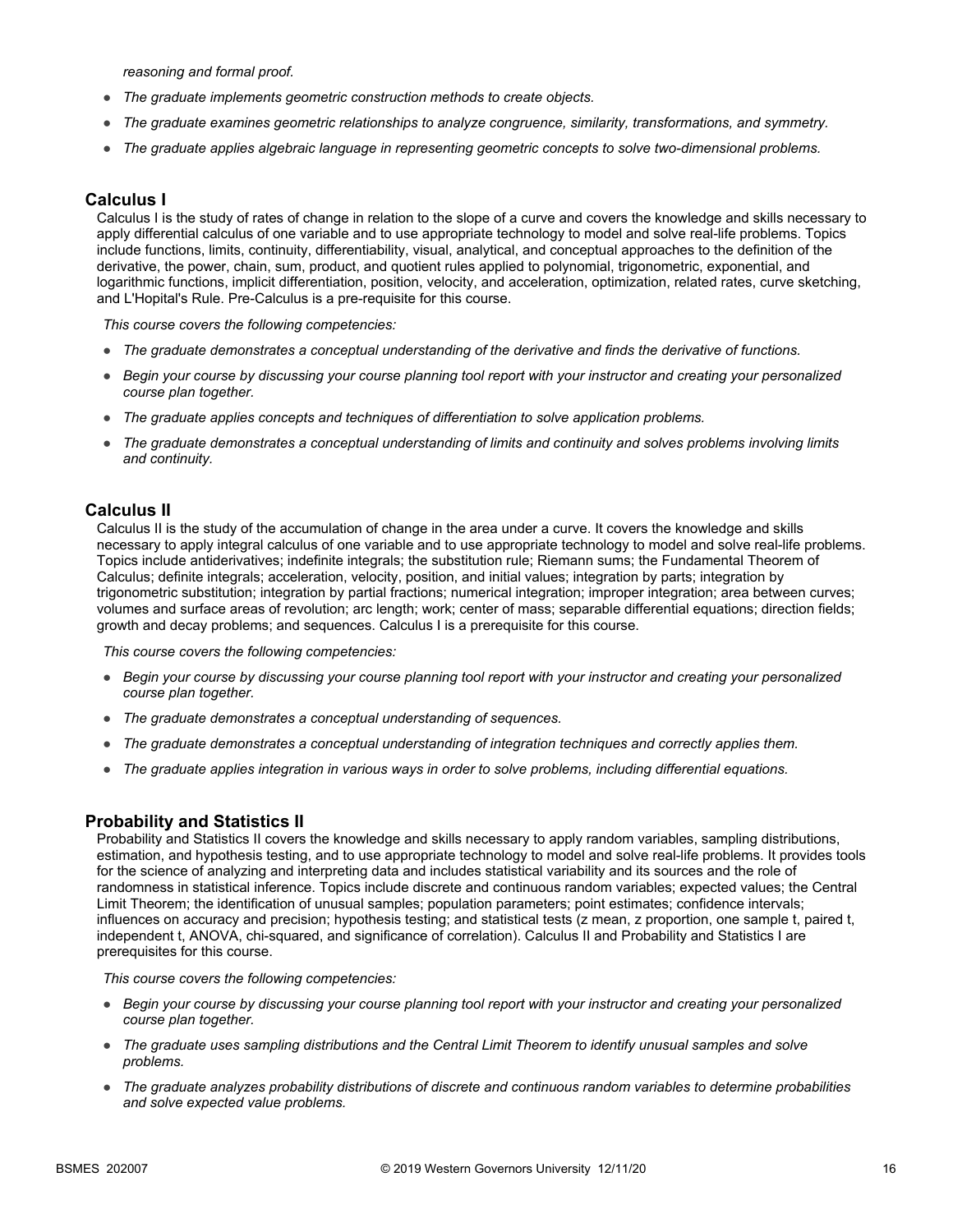- *The graduate estimates population parameters using point estimates, confidence intervals, and an understanding of the factors that influence the accuracy and precision of estimates.*
- *The graduate applies the logic and process of hypothesis testing to evaluate claims about populations.*

#### **Calculus III**

Calculus III is the study of calculus conducted in three-or-higher-dimensional space. It covers the knowledge and skills necessary to apply calculus of multiple variables while using the appropriate technology to model and solve real-life problems. Topics include: infinite series and convergence tests (integral, comparison, ratio, root, and alternating), power series, taylor polynomials, vectors, lines and planes in three dimensions, dot and cross products, multivariable functions, limits, and continuity, partial derivatives, directional derivatives, gradients, tangent planes, normal lines, and extreme values. Calculus II is a prerequisite for this course.

*This course covers the following competencies:*

- *Begin your course by discussing your course planning tool report with your instructor and creating your personalized course plan together.*
- *The graduate demonstrates understanding of the properties of series and their applications and determines the convergence of series.*
- *The graduate demonstrates understanding of functions of more than one variable and applies that knowledge to solve problems.*
- *The graduate demonstrates understanding of vectors and fluency with vector operations and applications.*

#### **Mathematical Modeling and Applications**

Mathematical Modeling and Applications applies mathematics, such as differential equations, discrete structures, and statistics to formulate models and solve real-world problems. This course emphasizes improving students' critical thinking to help them understand the process and application of mathematical modeling. Probability and Statistics II and Calculus II are prerequisites.

*This course covers the following competencies:*

- *Begin your course by discussing your course planning tool report with your instructor and creating your personalized course plan together.*
- *The graduate refines mathematical models to better correspond to information and to support assumptions that are more realistic.*
- *The graduate formulates mathematical models for real-world situations.*
- *The graduate critiques mathematical models for accuracy of approach relative to the problem.*
- *The graduate applies continuous dynamic systems to solve real-world problems.*
- *The graduate applies discrete dynamic systems to solve real-world problems.*

#### **Linear Algebra**

Linear Algebra is the study of the algebra of curve-free functions extended into three- or higher-dimensional space. It covers the knowledge and skills necessary to apply vectors, matrices, matrix theorems, and linear transformations and to use technology to model and solve real-life problems. It also covers properties of and proofs about vector spaces. Topics include linear equations and their matrix-vector representation Ax=b; row reduction; linear transformations and their matrix representations (shear, dilation, rotation, reflection); matrix operations matrix inverses and invertible matrix characterizations; computing determinants; relating determinants to area and volume; and axiomatic and intuitive definitions of vector spaces and subspaces; and proving theorems about them. College Geometry and Calculus II are prerequisites for this course.

- *Begin your course by discussing your course planning tool report with your instructor and creating your personalized course plan together.*
- *The graduate demonstrates understanding of linear transformations and their applications.*
- *The graduate applies propositional logic to solve mathematical problems.*
- *The graduate applies matrix theory and matrix algebra to model and solve problems.*
- *The graduate demonstrates understanding of the properties and characteristics of vector spaces.*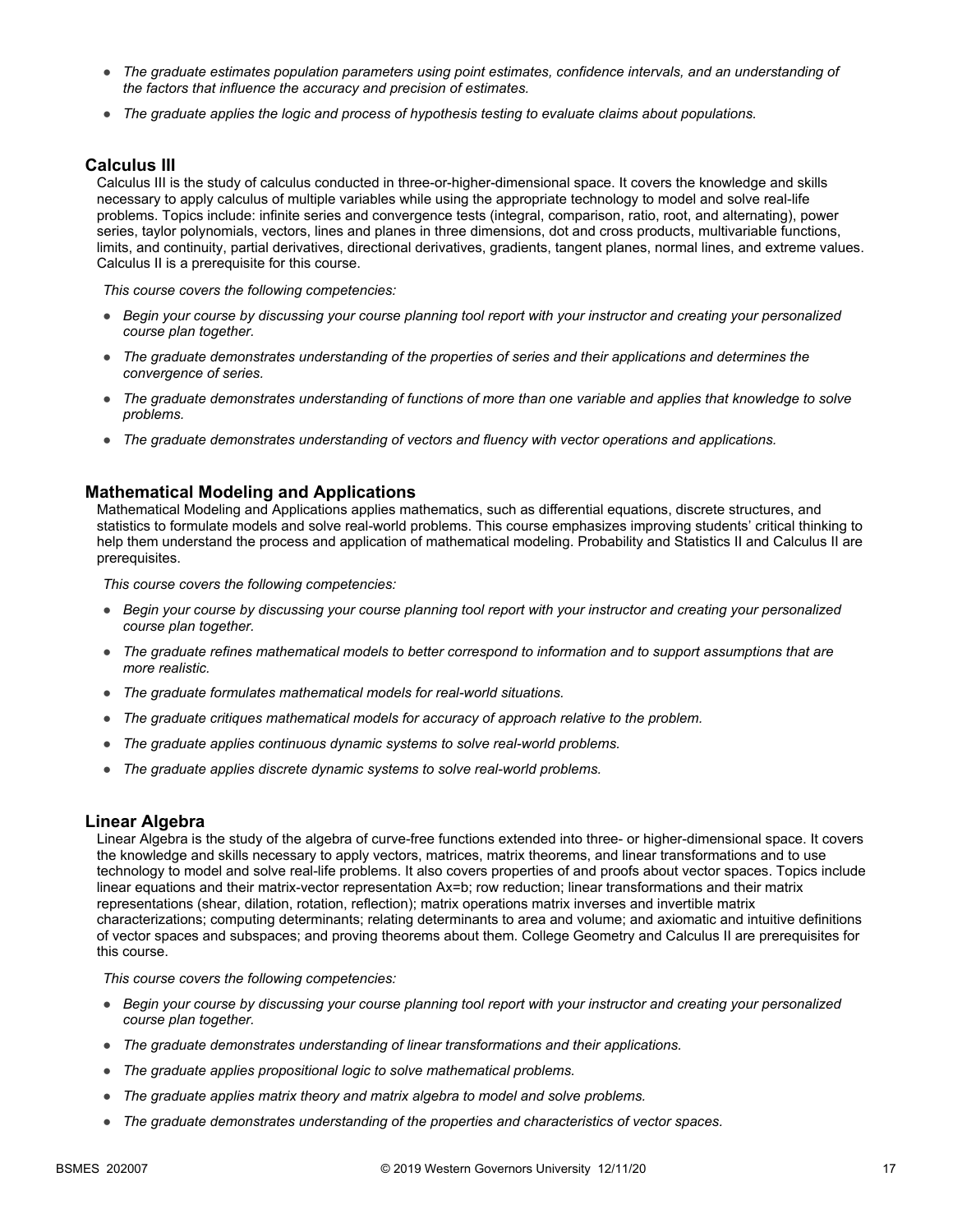● *The graduate applies predicate logic to solve mathematical problems.*

#### **Mathematics: Content Knowledge**

Mathematics: Content Knowledge is designed to help candidates refine and integrate the mathematics content knowledge and skills necessary to become successful secondary mathematics teachers. A high level of mathematical reasoning skills and the ability to solve problems are necessary to complete this course. Prerequisites for this course are College Geometry, Probability and Statistics I, Pre-Calculus, Calculus I, and Calculus II. Linear Algebra, and Calculus III are recommended.

*This course covers the following competencies:*

- *Begin your course by discussing your course planning tool report with your instructor and creating your personalized course plan together.*
- *The graduate synthesizes mathematical concepts and practices essential in secondary school mathematics to generate a comprehensive understanding of the discipline.*
- *The graduate verifies that they possess the requisite mathematical knowledge and skills by passing the mathematics content knowledge test required to become a beginning teacher of secondary school mathematics.*

#### **Abstract Algebra**

Geometry for Secondary Mathematics Teaching explores important conceptual underpinnings, common misconceptions, appropriate use of technology, and instructional practices to support and assess the learning of geometry. Secondary teachers in this course will develop a deep understanding of constructions and transformations, congruence and similarity, analytic geometry, solid geometry, conics, trigonometry, and the historical development of content. Calculus I and College Geometry are prerequisites for this course.

*This course covers the following competencies:*

- *Begin your course by discussing your course planning tool report with your instructor and creating your personalized course plan together.*
- *The graduate demonstrates understanding of the characteristics of and proves theorems involving rings.*
- *The graduate demonstrates an understanding of important number theory principles, their applications, and proofs.*
- *The graduate demonstrates understanding of the characteristics of and proves theorems involving fields and subfields.*
- *The graduate analyzes the characteristics of and proves theorems involving groups.*

#### **Advanced Calculus**

Advanced Calculus examines rigorous reconsideration and proofs involving calculus. Topics include real-number systems, sequences, limits, continuity, differentiation, and integration. This course emphasizes using critical thinking to analyze the connections between definitions and properties. Calculus III and Linear Algebra are prerequisites.

*This course covers the following competencies:*

- *Begin your course by discussing your course planning tool report with your instructor and creating your personalized course plan together.*
- *The graduate writes mathematical proofs with proper mathematical notation and terminology to demonstrate their understanding of accepted mathematical conventions.*
- *The graduate analyzes limits of sequences using precise definitions and theorems to develop an advanced perspective.*
- *The graduate analyzes functions of one real variable using precise definitions and theorems to develop an advanced perspective.*
- *The graduate analyzes the real number system using precise definitions and theorems to develop an advanced perspective.*

## **General Science Content**

#### **Introduction to Biology**

This course is a foundational introduction to the biological sciences. The overarching theories of life from biological research are explored as well as the fundamental concepts and principles of the study of living organisms and their interaction with the environment. Key concepts include how living organisms use and produce energy; how life grows, develops, and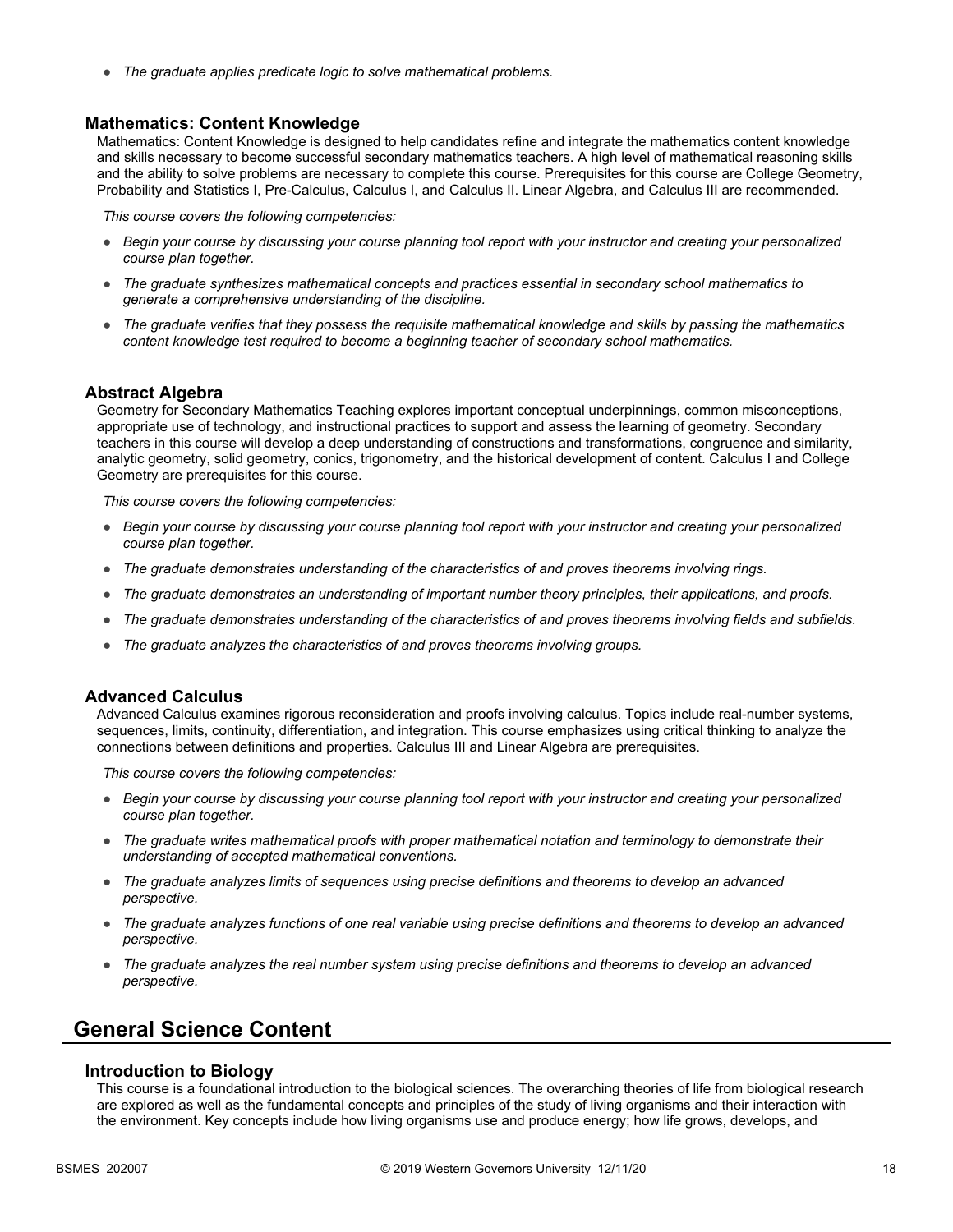reproduces; how life responds to the environment to maintain internal stability; and how life evolves and adapts to the environment.

*This course covers the following competencies:*

- *Begin your course by discussing your course planning tool report with your instructor and creating your personalized course plan together.*
- *The graduate analyzes the biological basis for and patterns of heredity and gene expression.*
- *The graduate analyzes the basic chemical composition of cells and the basic processes that happen at the cellular level.*
- *The graduate analyzes different types of cells based on their structures and biological functions.*
- *The graduate analyzes the characteristics and classifications of living organisms.*
- *The graduate analyzes inter-dependencies of organisms and their environments.*

#### **Natural Science Lab**

This course gives you an introduction to using the scientific method and engaging in scientific research to reach conclusions about the natural world. You will design and carry out an experiment to investigate a hypothesis by gathering quantitative data.

*This course covers the following competencies:*

- *Begin your course by discussing your course planning tool report with your instructor and creating your personalized course plan together.*
- *The graduate evaluates academic sources for their credibility and relevance to a chosen research topic on a natural world phenomenon.*
- *The graduate draws conclusions based on academic research and scientific inquiry.*
- *The graduate accurately executes the process of scientific inquiry through experimentation in the natural world.*

## **Pedagogy**

#### **Secondary Reading Instruction and Interventions**

Secondary Reading Instruction and Interventions explores the comprehensive, student-centered response to intervention (RTI) model used to identify and address the needs of learners in middle school and high school who struggle with reading comprehension and/or information retention. Course content provides educators with effective strategies designed to scaffold instruction and help learners develop increased skill in the following areas: reading, vocabulary, text structures and genres, and logical reasoning related to the academic disciplines. This course is designed to be taken after successful completion of the Introduction to Curriculum, Instruction, and Assessment course OR Introduction to Instructional Planning and Presentation AND Instructional Planning and Presentation in Special Education.

*This course covers the following competencies:*

- *Begin your course by discussing your course planning tool report with your instructor and creating your personalized course plan together.*
- *The graduate explains how the Response to Intervention (RTI) approach identifies, monitors, and differentiates instruction to ensure that struggling readers obtain the appropriate support and interventions to improve academic progress.*
- *The graduate develops effective vocabulary instruction to enhance students' reading comprehension in the content areas.*
- *The graduate integrates knowledge of effective comprehension strategies to help students monitor and improve their own comprehension when reading.*
- *The graduate integrates reading assessments to make informed instructional and placement decisions.*
- *The graduate integrates reading strategies that scaffold instruction for students when reading increasingly complex texts.*

#### **Secondary Disciplinary Literacy**

Secondary Disciplinary Literacy examines teaching strategies designed to help learners in middle and high school improve upon the literacy skills required to read, write, and think critically while engaging content in different academic disciplines.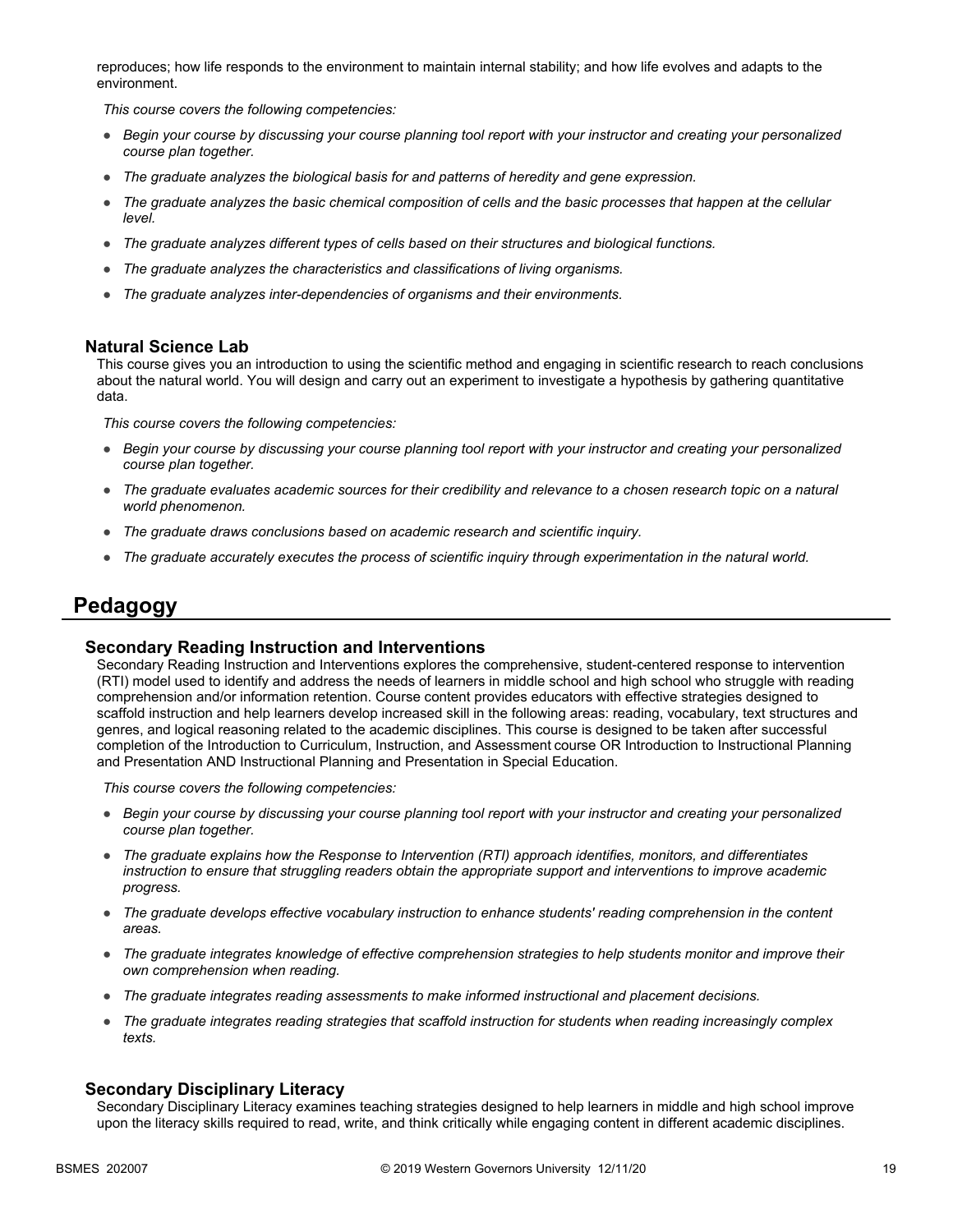Themes include exploring how language structures, text features, vocabulary, and context influence reading comprehension across the curriculum. The course highlights strategies and tools designed to help teachers assess the reading comprehension and writing proficiency of learners and provides strategies to support students' reading and writing success in all curriculum areas. This course has no prerequisites.

*This course covers the following competencies:*

- *Begin your course by discussing your course planning tool report with your instructor and creating your personalized course plan together.*
- *The graduate creates authentic learning tasks and activities that provide students with opportunities to demonstrate discipline specific understandings.*
- *The graduate integrates discipline-specific literacy instruction to help students understand the text structures, vocabulary, and language knowledge required for specific disciplines.*
- *The graduate integrates instructional strategies and materials in disciplinary literacy practices to enhance student understanding within the disciplines.*
- *The graduate distinguishes between the basic strategies used to facilitate comprehension in the content areas and the specialized reading practices needed to comprehend text in a specific discipline.*
- *The graduate plans writing activities that promote understanding of discipline-specific content through the organization, analysis, and synthesis of ideas.*

## **Mathematics Education**

#### **Mathematics Learning and Teaching**

Mathematics Learning and Teaching will help students develop the knowledge and skills necessary to become prospective and practicing educators. Students will be able to use a variety of instructional strategies to effectively facilitate the learning of mathematics. This course focuses on selecting appropriate resources, using multiple strategies, and planning instruction, with methods based on research and problem solving. A deep understanding of the knowledge, skills, and disposition of mathematics pedagogy is necessary to become an effective secondary mathematics educator. There are no prerequisites for this course.

*This course covers the following competencies:*

- *Begin your course by discussing your course planning tool report with your instructor and creating your personalized course plan together.*
- *The graduate integrates problem solving into learning activities to build conceptual understanding.*
- *The graduate integrates principles and models of teaching for understanding into learning activities.*
- *The graduate evaluates learning activities for alignment with the National Council of Teachers of Mathematics (NCTM) standards.*
- *The graduate evaluates teaching tools and strategies for the purpose of planning learning activities.*
- *The graduate incorporates standards and best practices for the teaching and learning of mathematics for all students into instructional practice.*
- *The graduate uses multiple assessment strategies to evaluate student understanding and guide instruction.*
- *The graduate accommodates the needs and abilities of diverse students in the planning of learning activities.*

#### **Algebra for Secondary Mathematics Teaching**

Algebra for Secondary Mathematics Teaching explores important conceptual underpinnings, common student misconceptions and ways of thinking, appropriate use of technology, and instructional practices to support and assess the learning of algebra. Secondary teachers should have an understanding of the following: algebra as an extension of number, operation, and quantity; various ideas of equivalence pertaining to algebraic structures; patterns of change as covariation between quantities; connections between representations (tables, graphs, equations, geometric models, context); and the historical development of content and perspectives from diverse cultures. In particular, this course focuses on deeper understanding of rational numbers, ratios and proportions, meaning and use of variables, functions (e.g., exponential, logarithmic, polynomials, rational, quadratic), and inverses. Calculus I is a prerequisite for this course.

*This course covers the following competencies:*

● *Begin your course by discussing your course planning tool report with your instructor and creating your personalized course plan together.*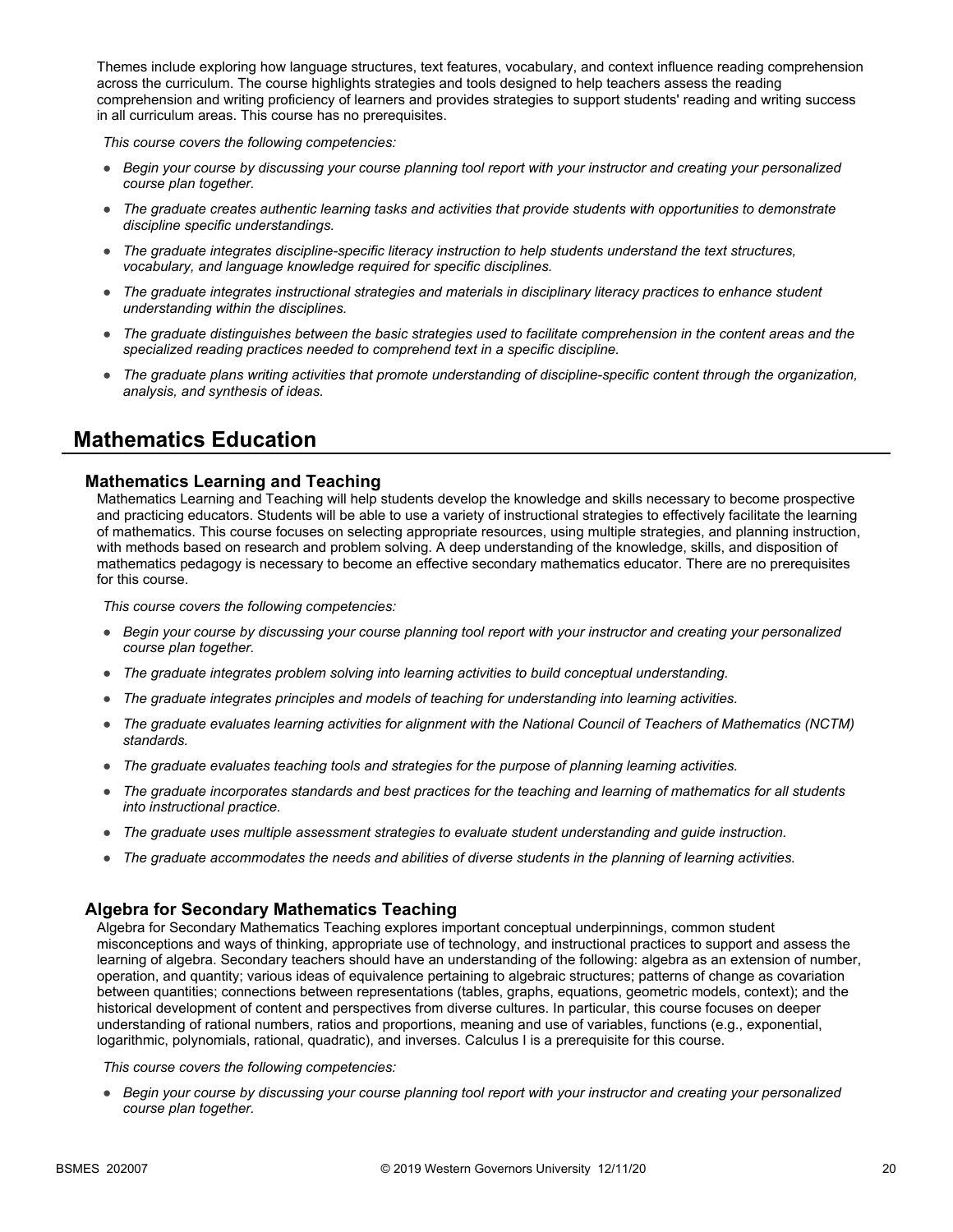- *The graduate analyzes historical development, perspectives from diverse cultures, and content knowledge to deepen a student's algebraic understanding.*
- *The graduate integrates instructional practices to support and assess students' understanding of algebra.*
- *The graduate integrates technology to support and assess students' learning of algebra.*
- *The graduate analyzes conceptual algebra underpinnings, common misconceptions, and students' ways of thinking to create opportunities to learn.*

#### **Geometry for Secondary Mathematics Teaching**

Geometry for Secondary Mathematics Teaching explores important conceptual underpinnings, common misconceptions and students' ways of thinking, appropriate use of technology, and instructional practices to support and assess the learning of geometry. Secondary teachers in this course will develop a deep understanding of constructions and transformations, congruence and similarity, analytic geometry, solid geometry, conics, trigonometry, and the historical development of content. Calculus I and College Geometry are prerequisites for this course.Calculus I and College Geometry are prerequisites for this course.

*This course covers the following competencies:*

- *Begin your course by discussing your course planning tool report with your instructor and creating your personalized course plan together.*
- *The graduate analyzes conceptual geometry underpinnings, common misconceptions, and students' ways of thinking to create opportunities to learn.*
- *The graduate integrates instructional practices to support and assess students' understanding of geometry.*
- *The graduate integrates technology to support and assess students' learning of geometry.*
- *The graduate analyzes historical development, perspectives from diverse cultures, and content knowledge to deepen a student's geometry understanding.*

#### **Statistics and Probability for Secondary Mathematics Teaching**

Statistics and Probability for Secondary Mathematics Teaching explores important conceptual underpinnings, common misconceptions and students' ways of thinking, appropriate use of technology, and instructional practices to support and assess the learning of statistics and probability. Secondary teachers should have a deep understanding of summarizing and representing data, study design and sampling, probability, testing claims and drawing conclusions, and the historical development of content and perspectives from diverse cultures. Calculus I and Probability and Statistics I and II are prerequisites for this course.

*This course covers the following competencies:*

- *Begin your course by discussing your course planning tool report with your instructor and creating your personalized course plan together.*
- *The graduate analyzes historical development, perspectives from diverse cultures, and content knowledge to deepen a student's statistics and probability understanding.*
- *The graduate integrates instructional practices to support and assess students' understanding of statistics and probability.*
- *The graduate integrates technology to support and assess students' learning of statistics and probability.*
- *The graduate analyzes conceptual statistics and probability underpinnings, common misconceptions, and students' ways of thinking to create opportunities to learn.*

#### **Mathematics History and Technology**

In this course, you will learn about a variety of technological tools for doing mathematics, and develop a broad understanding of the historical development of mathematics. You will come to understand that mathematics is a very human subject that comes from the macro-level sweep of cultural and societal change, as well as the micro-level actions of individuals with personal, professional, and philosophical motivations. You will focus on the historical development of mathematics including contributions of significant figures and diverse cultures. Most importantly, you will learn to evaluate and apply technological tools and historical information to create an enriching student-centered mathematical learning environment.

*This course covers the following competencies:*

● *Begin your course by discussing your course planning tool report with your instructor and creating your personalized*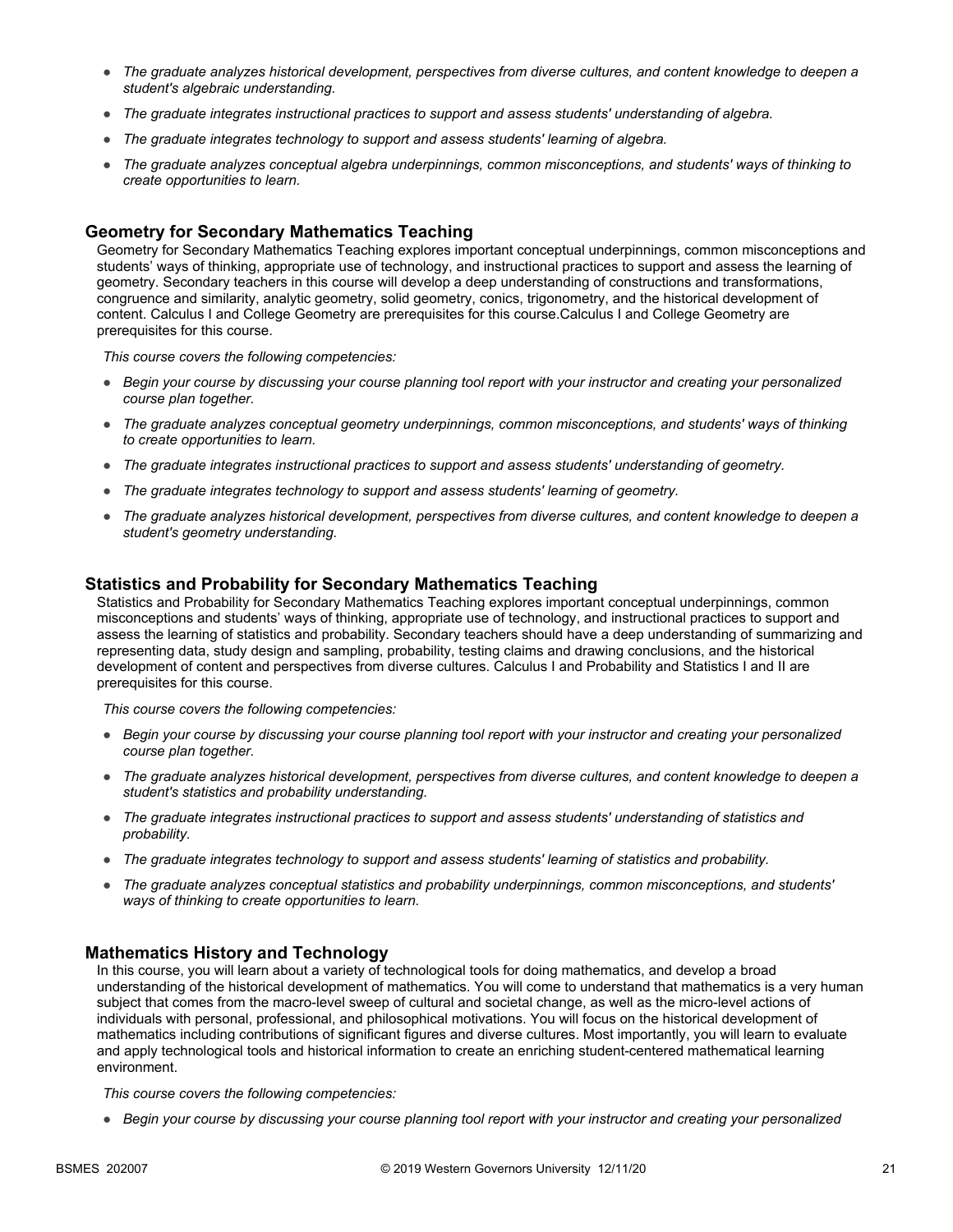*course plan together.*

- *The graduate analyzes the historical development of methods in mathematics.*
- *The graduate integrates student-centered technology in the planning of learning activities to build understanding of mathematical concepts and promote creativity.*
- *The graduate analyzes major historical developments and cultural contributions in number systems, algebra, geometry, calculus, discrete mathematics, statistics and probability, and measurement.*
- *The graduate utilizes appropriate industry-standard technological tools to solve problems.*
- *The graduate integrates mathematics history into the planning of learning activities to improve student learning.*
- *The graduate evaluates technological tools for appropriate use in a variety of situations.*
- *The graduate analyzes the humanistic, social, and political influences on mathematical discoveries and the applications and effect of those discoveries.*

## **Pre-Clinical Experiences**

#### **Preclinical Experiences in Mathematics**

Preclinical Experiences in Mathematics provides students the opportunity to observe and participate in a wide range of inclassroom teaching experiences in order to develop the skills and confidence necessary to be an effective teacher. Students will reflect on and document at least 75 hours of in-classroom observations. Prior to entering the classroom for the observations, students will be required to meet several requirements including a cleared background check, passing scores on the state or WGU required basic skills exam and a completed resume.

*This course covers the following competencies:*

- *The graduate develops a classroom management plan that integrates best practices for engagement and motivation.*
- *The graduate evaluates educational observations and experiences connected to professional practices to support the development of appropriate teaching dispositions and a personal teaching philosophy.*
- The graduate evaluates the theoretical and practical implications of various content knowledge applications, tools of *inquiry, instructional strategies, models and trends in the context of classrooms and schools.*
- *The graduate collaborates with a mentor teacher in the planning and delivery of instruction in a classroom setting.*
- *The graduate evaluates the theoretical and practical applications of various assessment practices as they relate to student learning and instructional design.*
- *The graduate evaluates various applications of technological integration in support of learning for all students.*
- *The graduate evaluates the theoretical and practical implications of various strategies that are intended to support the use of academic language, metacognition, and communication in classroom contexts.*
- *The graduate evaluates the theoretical, legal, ethical, and practical applications of teaching students with exceptional learning needs.*

### **Demonstration Teaching**

#### **Supervised Demonstration Teaching in Mathematics, Observations 1 and 2**

Supervised Demonstration Teaching in Mathematics involves a series of classroom performance observations by the host teacher and clinical supervisor that develop comprehensive performance data about the teacher candidate's skills.

- *The graduate establishes a safe and productive learning environment that supports individual learning, collaborations, and positive social interaction.*
- *The graduate designs instruction that effectively integrates understanding of subject matter, curriculum goals, crossdisciplinary skills, pedagogy, and students.*
- *The graduate integrates effective strategies to manage the resources, students, procedures, and routines of the classroom.*
- *The graduate provides developmentally appropriate instruction that supports the cognitive, linguistic, social, emotional, and physical needs of all students.*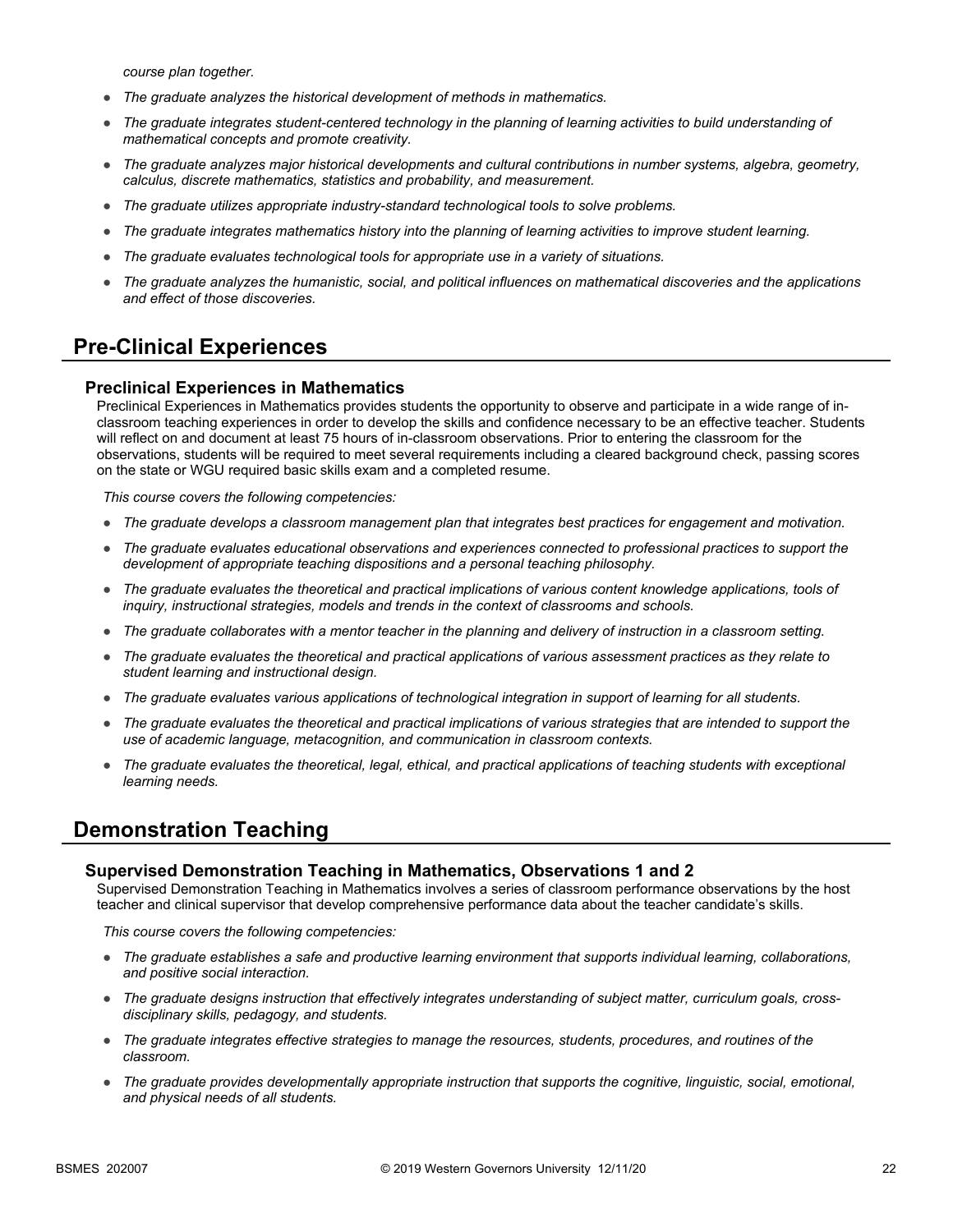- *The graduate integrates appropriate central concepts, tools of inquiry, and structures of the discipline to make content accessible and meaningful for all students and to assure mastery.*
- *The graduate integrates multiple methods of assessment that engage students in their own growth, document student progress, and inform ongoing planning and instruction.*
- *The graduate integrates effective strategies to manage the delivery of lesson content.*
- *The graduate integrates a variety of instructional strategies that engage students in the learning process and*  encourage deep understanding of content and development of the skills needed to apply knowledge in meaningful *ways.*

#### **Supervised Demonstration Teaching in Mathematics, Observation 3 and Midterm**

Supervised Demonstration Teaching in Mathematics involves a series of classroom performance observations by the host teacher and clinical supervisor that develop comprehensive performance data about the teacher candidate's skills.

*This course covers the following competencies:*

- *The graduate establishes a safe and productive learning environment that supports individual learning, collaborations, and positive social interaction.*
- *The graduate designs instruction that effectively integrates understanding of subject matter, curriculum goals, crossdisciplinary skills, pedagogy, and students.*
- *The graduate integrates effective strategies to manage the resources, students, procedures, and routines of the classroom.*
- *The graduate provides developmentally appropriate instruction that supports the cognitive, linguistic, social, emotional, and physical needs of all students.*
- *The graduate integrates appropriate central concepts, tools of inquiry, and structures of the discipline to make content accessible and meaningful for all students and to assure mastery.*
- *The graduate integrates multiple methods of assessment that engage students in their own growth, document student progress, and inform ongoing planning and instruction.*
- *The graduate integrates effective strategies to manage the delivery of lesson content.*
- *The graduate integrates a variety of instructional strategies that engage students in the learning process and*  encourage deep understanding of content and development of the skills needed to apply knowledge in meaningful *ways.*

#### **Supervised Demonstration Teaching in Mathematics, Observations 4 and 5**

Supervised Demonstration Teaching in Mathematics involves a series of classroom performance observations by the host teacher and clinical supervisor that develop comprehensive performance data about the teacher candidate's skills.

- *The graduate establishes a safe and productive learning environment that supports individual learning, collaborations, and positive social interaction.*
- *The graduate designs instruction that effectively integrates understanding of subject matter, curriculum goals, crossdisciplinary skills, pedagogy, and students.*
- *The graduate integrates effective strategies to manage the resources, students, procedures, and routines of the classroom.*
- *The graduate provides developmentally appropriate instruction that supports the cognitive, linguistic, social, emotional, and physical needs of all students.*
- *The graduate integrates appropriate central concepts, tools of inquiry, and structures of the discipline to make content accessible and meaningful for all students and to assure mastery.*
- *The graduate integrates multiple methods of assessment that engage students in their own growth, document student progress, and inform ongoing planning and instruction.*
- *The graduate integrates effective strategies to manage the delivery of lesson content.*
- *The graduate integrates a variety of instructional strategies that engage students in the learning process and*  encourage deep understanding of content and development of the skills needed to apply knowledge in meaningful *ways.*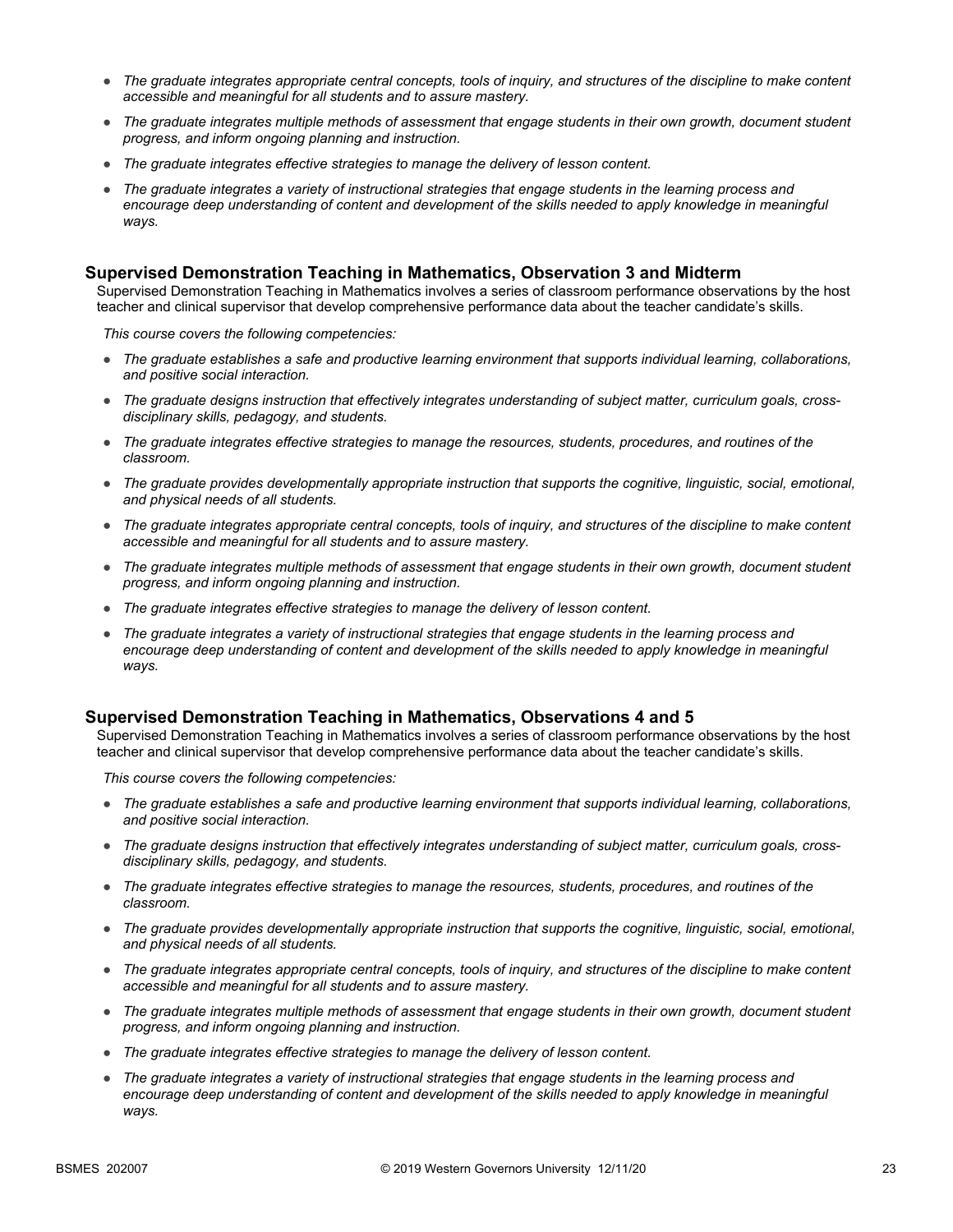#### **Supervised Demonstration Teaching in Mathematics, Observation 6 and Final**

Supervised Demonstration Teaching in Mathematics involves a series of classroom performance observations by the host teacher and clinical supervisor that develop comprehensive performance data about the teacher candidate's skills.

*This course covers the following competencies:*

- *The graduate establishes a safe and productive learning environment that supports individual learning, collaborations, and positive social interaction.*
- *The graduate designs instruction that effectively integrates understanding of subject matter, curriculum goals, crossdisciplinary skills, pedagogy, and students.*
- *The graduate integrates effective strategies to manage the resources, students, procedures, and routines of the classroom.*
- *The graduate provides developmentally appropriate instruction that supports the cognitive, linguistic, social, emotional, and physical needs of all students.*
- *The graduate integrates appropriate central concepts, tools of inquiry, and structures of the discipline to make content accessible and meaningful for all students and to assure mastery.*
- *The graduate integrates multiple methods of assessment that engage students in their own growth, document student progress, and inform ongoing planning and instruction.*
- *The graduate integrates effective strategies to manage the delivery of lesson content.*
- *The graduate integrates a variety of instructional strategies that engage students in the learning process and*  encourage deep understanding of content and development of the skills needed to apply knowledge in meaningful *ways.*

#### **Teacher Performance Assessment in Mathematics Education**

The Teacher Performance Assessment is a culmination of the wide variety of skills learned during your time in the Teachers College at WGU. In order to be a competent and independent classroom teacher, you will showcase a collection of your content, planning, instructional, and reflective skills in this professional assessment.

*This course covers the following competencies:*

- *The graduate integrates strategies to develop academic language that facilitates effective student participation and engagement in learning.*
- *The graduate plans learning environments that support individual learning, collaboration, and positive social interaction.*
- *The graduate applies instructional strategies that promote learning, engage students, and provide differentiated instruction.*
- *The graduate utilizes assessment data to profile student learning, communicate information about student progress and achievement, and guide and modify instruction.*
- *The graduate plans comprehensive learning segments of instruction and assessment that align with standards and the needs of students.*
- *The graduate evaluates teaching experiences including the planning and implementing of curriculum and instruction through ongoing reflection.*
- *The graduate evaluates the teaching context to accommodate student differences to plan for instruction and assessment.*

#### **Professional Portfolio**

Professional Portfolio requires candidates to create an online teaching portfolio that demonstrates professional beliefs, growth, and effective teaching practices from the Demonstration Teaching experience. The portfolio includes reflective essays (educational beliefs, professional growth, and collaboration with stakeholders) and professional artifacts (resume and artifacts with commentary on academic language, systems of student support, education technology, and professional communication with families) developed and acquired during Demonstration Teaching.

- *The graduate integrates technology into classroom learning experiences to enhance student learning and monitor academic progress.*
- *The graduate recommends strategies that support the development of academic language for all students.*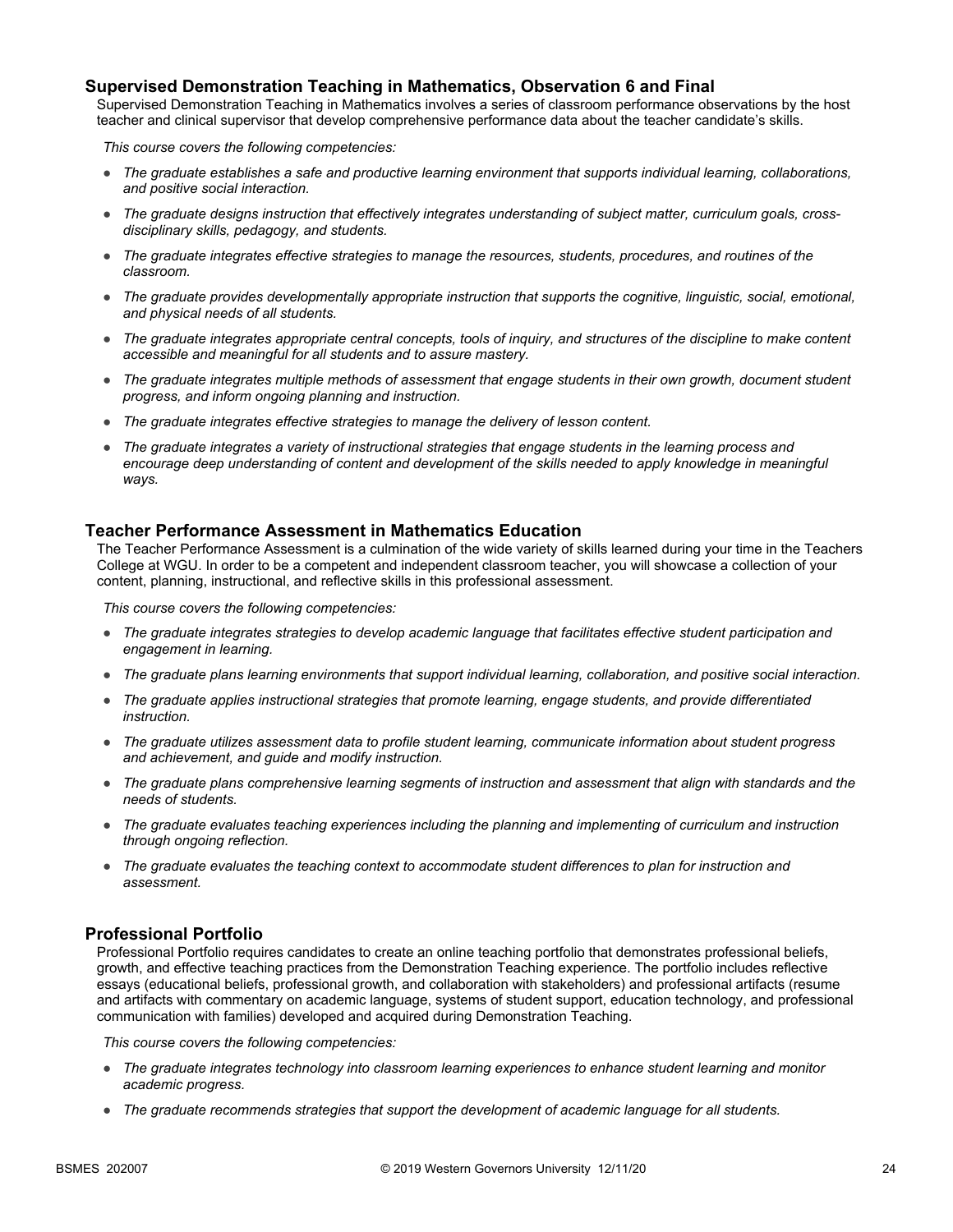- *The graduate recommends improvements for instruction and professional practice through personal reflection.*
- *The graduate demonstrates ethical responsibilities and appropriate teaching dispositions, including those outlined in the Western Governors University Teachers College Code of Ethics.*
- *The graduate integrates a variety of strategies and resources to differentiate instruction and meet the needs of diverse learners.*
- *The graduate develops appropriate plans for professional growth in subject matter knowledge and pedagogical skills, including habits and skills of continual inquiry and learning.*

#### **Cohort Seminar**

Cohort Seminar provides mentoring and supports teacher candidates during their demonstration teaching period by providing weekly collaboration and instruction related to the demonstration teaching experience. It facilitates their demonstration of competence in becoming reflective practitioners, adhering to ethical standards, practicing inclusion in a diverse classroom, exploring community resources, building collegial and collaborative relationships with teachers, and considering leadership and supervisory skills.

- *The graduate recommends strategies that support the development of academic language for all students.*
- *The graduate recommends improvements for instruction and professional practice through personal reflection.*
- *The graduate demonstrates the ability to positively impact student learning through work samples, student artifacts, assessment results, and reflection.*
- *The graduate demonstrates ethical responsibilities and appropriate teaching dispositions, including those outlined in the Western Governors University Teachers College Code of Ethics.*
- *The graduate recommends effective strategies to maintain high levels of student engagement.*
- *The graduate recommends best practices for classroom management, effective transitions, and pacing to maximize instructional time.*
- *The graduate integrates a variety of strategies and resources to differentiate instruction and meet the needs of diverse learners.*
- *The graduate recommends strategies for effectively collaborating with colleagues, parents, and community professionals to support student development, learning, and well being.*
- *The graduate develops appropriate plans for professional growth in subject matter knowledge and pedagogical skills, including habits and skills of continual inquiry and learning.*
- *The graduate selects community resources that support students' non-instructional needs in and out of the classroom.*